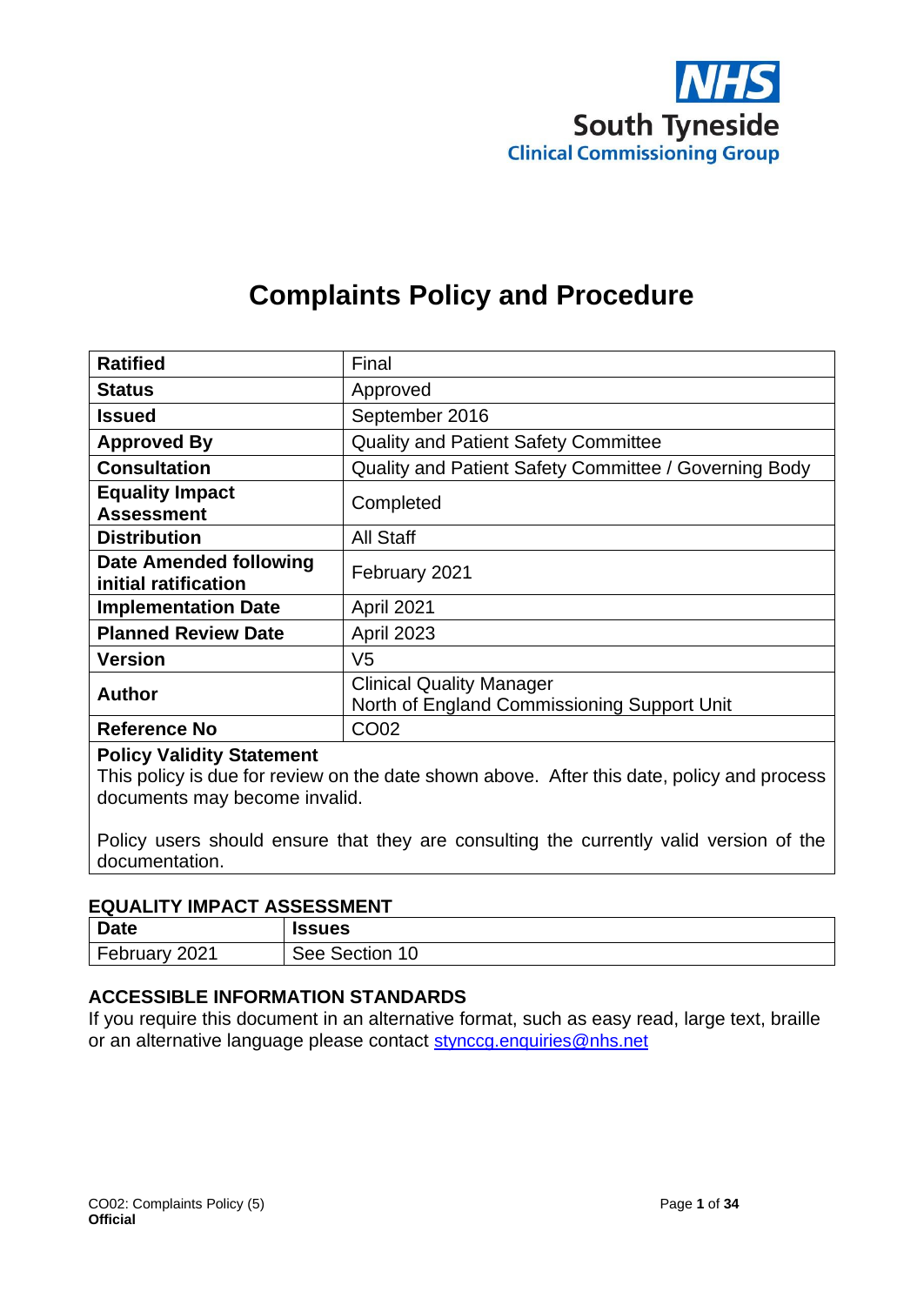# **Version Control**

| <b>Version</b> | <b>Release Date</b>               | <b>Author</b>                                                                     | <b>Update comments</b>                                                                                                                                                                                                                                                                                                                                                                                                                                                                                |
|----------------|-----------------------------------|-----------------------------------------------------------------------------------|-------------------------------------------------------------------------------------------------------------------------------------------------------------------------------------------------------------------------------------------------------------------------------------------------------------------------------------------------------------------------------------------------------------------------------------------------------------------------------------------------------|
| V <sub>1</sub> | 28 February<br>2013               | <b>NECS</b>                                                                       | Policy adopted by Clinical<br>Commissioning Group (CCG)<br>as part of policy suite<br>developed by NECS                                                                                                                                                                                                                                                                                                                                                                                               |
| V1.1           | 2 April 2014                      | <b>CCG/Liane Cotterill/</b><br><b>Laura Witters</b>                               | Re-styled to CCG policy<br>standard following review and<br>update                                                                                                                                                                                                                                                                                                                                                                                                                                    |
| V1.2           | 1 July 2014                       | <b>Senior Clinical Quality</b><br>Officer, NECS                                   | Addition of recommendations<br>from Clwyd Hart report and<br>amendments to policy.                                                                                                                                                                                                                                                                                                                                                                                                                    |
| V <sub>2</sub> | 20 August 2014                    | <b>Senior Clinical Quality</b><br>Officer, NECS                                   | Policy approved                                                                                                                                                                                                                                                                                                                                                                                                                                                                                       |
| V <sub>3</sub> | 8 <sup>th</sup> September<br>2016 | <b>Senior Clinical Quality</b><br>Officer, NECS                                   | Reviewed and updated, as per<br>natural expiration date.<br>Addition of actions required in<br>relation to complaints<br>containing Safeguarding<br>concerns                                                                                                                                                                                                                                                                                                                                          |
| V <sub>4</sub> | January 2019                      | <b>Senior Clinical Quality</b><br>Officer, NECS                                   | Reviewed and updated in line<br>with natural expiration date.                                                                                                                                                                                                                                                                                                                                                                                                                                         |
| V <sub>5</sub> | April 2021                        | <b>Clinical Quality</b><br>Manager,<br><b>Commissioning Support</b><br>Unit (CSU) | Amendments to section<br>numbering<br>Rewording for clarity<br>purposes/to reflect current<br>practice:<br>5.6.1, 5.7.1, 5.7.2.5, 5.7.3.1,<br>5.9.2, 5.9.6, 5.9.7, 5.10.2,<br>5.11.3, 5.15.2, 5.16, 5.21.2, 4<br>& 6, 5.22.2, 9.1, Appendix 2                                                                                                                                                                                                                                                         |
|                |                                   |                                                                                   | 5.1.5, expansion to reference<br>clarification on whether<br>complainant is a suitable<br>representative<br>5.3.2, addition of process to<br>follow when callers wish to<br>discuss a complaint directly<br>with a CCG officer, as opposed<br>to CSU staff<br>5.3.3, expansion to reference<br>emails in lieu of physical<br>signature<br>5.7.1.2, removal of reference<br>to risk rating, to reflect practice<br>5.7.8 to 5.7.10, addition to<br>reflect process for managing<br>complaints from MPs |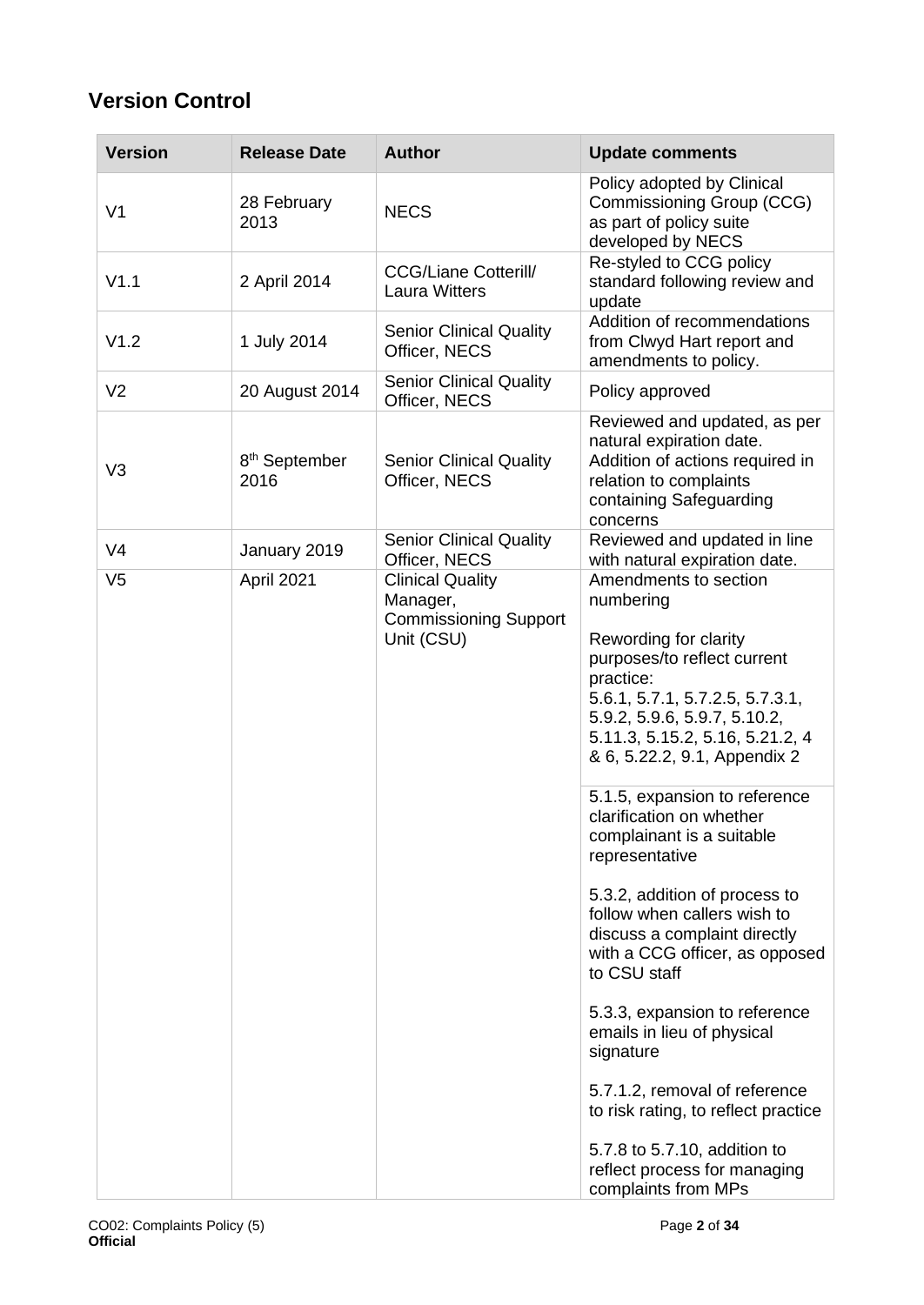| 5.19.3, revision to reflect<br>correct process for receiving<br>complaint reports                                                              |  |
|------------------------------------------------------------------------------------------------------------------------------------------------|--|
| 5.21.2, expansion to reference<br>situations where complainant<br>declines to provide consent to<br>pass complaint to provider<br>organisation |  |
| 5.21.5, expansion to clarify<br>process where complaint<br>includes allegations of a<br>safeguarding nature                                    |  |
| 5.23.5, inclusion of reference<br>to allegations of criminal<br>activity including fraud                                                       |  |

## **Approval**

| <b>Role</b> | <b>Name</b>                                                      | <b>Date</b>                   |
|-------------|------------------------------------------------------------------|-------------------------------|
| Approval    | <b>Quality and Patient Safety</b><br>Committee                   | 20 August 2014                |
| Approval    | <b>Quality and Patient Safety</b><br>Committee<br>Governing Body | June 2016<br><b>July 2016</b> |
| Approval    | <b>Quality and Patient Safety</b><br>Committee                   | January 2019                  |
| Approval    | <b>Quality and Patient Safety</b><br>Committee                   | April 2021                    |

## **Review**

This document will be reviewed twelve months from its issue date and every two years after its first review.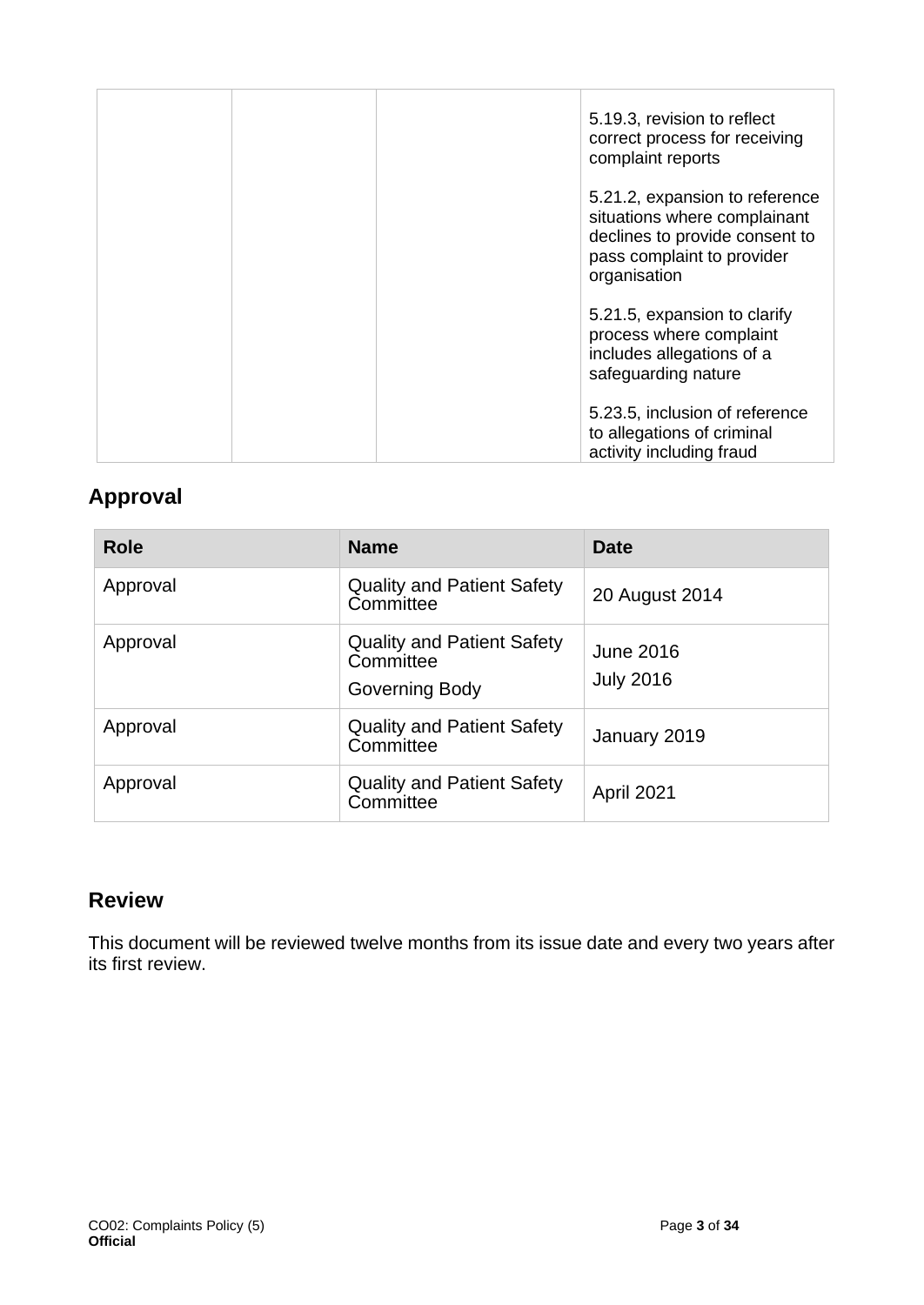# **Contents**

| 3.             |  |
|----------------|--|
|                |  |
| 5 <sub>1</sub> |  |
| 6.             |  |
|                |  |
| 8.             |  |
|                |  |
|                |  |
|                |  |
|                |  |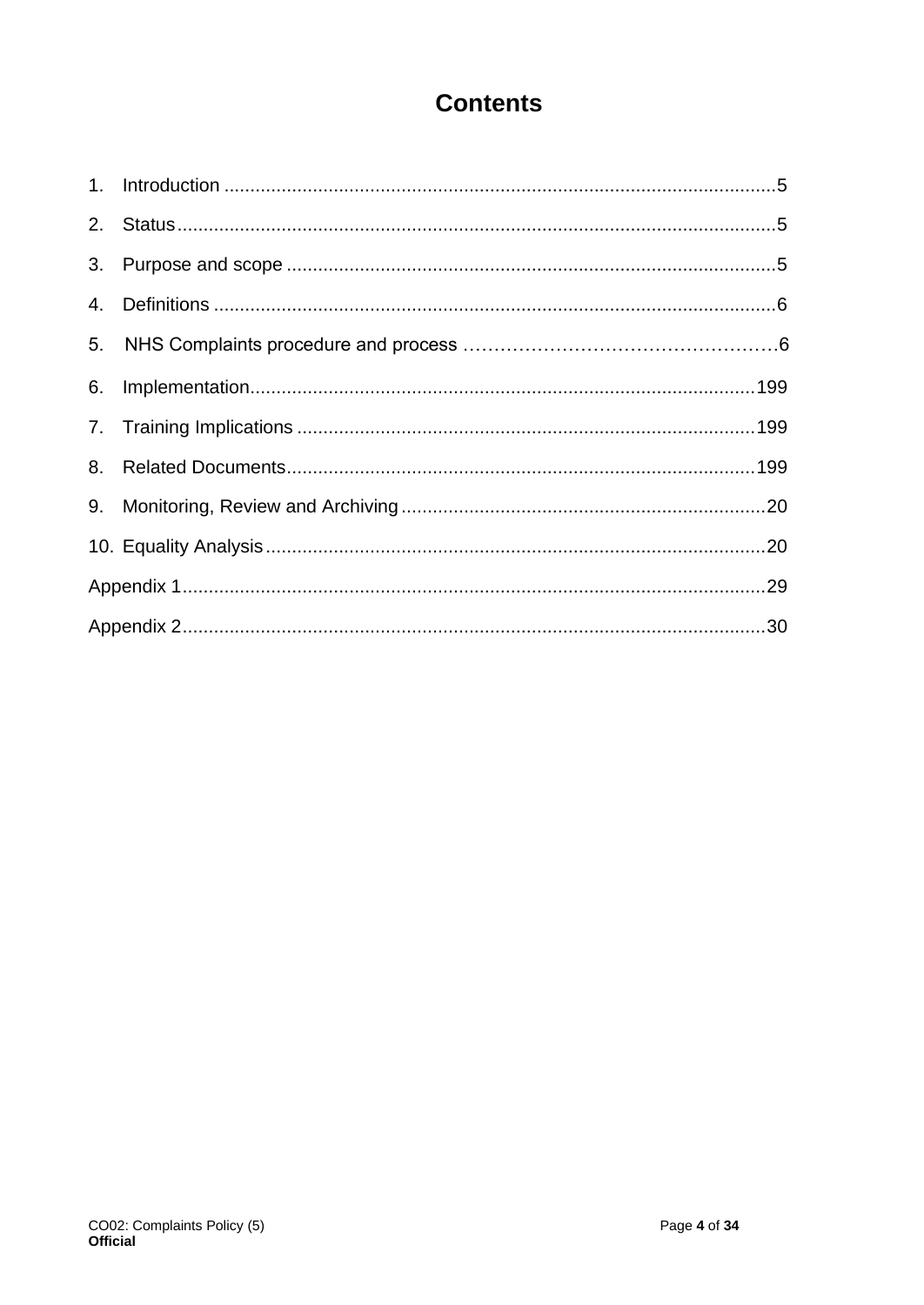## <span id="page-4-0"></span>**1. Introduction**

For the purposes of this policy NHS South Tyneside Clinical Commissioning Group will be referred to as "the CCG".

The CCG aspires to the highest standards of corporate behaviour and clinical competence, to ensure that safe, fair and equitable procedures are applied to all organisational transactions, including relationships with patients their carers, public, staff, stakeholders and the use of public resources. In order to provide clear and consistent guidance, the CCG will develop documents to fulfil all statutory, organisational and best practice requirements and support the principles of equal opportunity for all.

This policy is designed to outline the process for handling complaints generated by patients or their representatives and aims to set out clear guidelines for staff, managers and complainants around how complaints will be managed.

It is our aim that all patients, relatives and their carers will not be treated differently as a result of making a complaint. This will be achieved by ensuring that complaints are handled fairly and openly. It is clearly not always possible for the complainant to receive the outcome they hoped for, but if they feel that their complaint has been handled appropriately and that they have had a fair hearing, this is a positive outcome.

The CCG is very keen to ensure that complaints are used as learning opportunities and that trends are analysed and reported on. It is essential that information we gain from complaints is used to improve the quality and safety of the services we commission.

This policy has been written in accordance with the 'Local Authority Social Services and National Health Service Complaints (England) Regulations 2009*'.* Reference is also made to the Department of Health guidance in complaints handling 'Listening, Responding, Improving', Parliamentary and Health Service Ombudsman's 'Principles of Good Complaints Handling', the NHS Constitution (2008) and 'A Review of the NHS Hospitals Complaints System Putting Patients Back in the Picture' (Right Honourable Ann Clwyd MP and Prof Tricia Hart, 2013).

It should be noted that the CCG has contracted with the NHS North of England Commissioning Support Unit (the "CSU") to manage complaints on its behalf.

### <span id="page-4-1"></span>**2. Status**

This policy is a corporate policy.

## <span id="page-4-2"></span>**3. Purpose and scope**

This policy describes the systems in place to effectively manage all complaints received by the organisation in accordance with NHS complaints regulations. It outlines the responsibilities and processes for receiving, handling, investigating and resolving complaints relating to the actions of the organisation, its staff and services.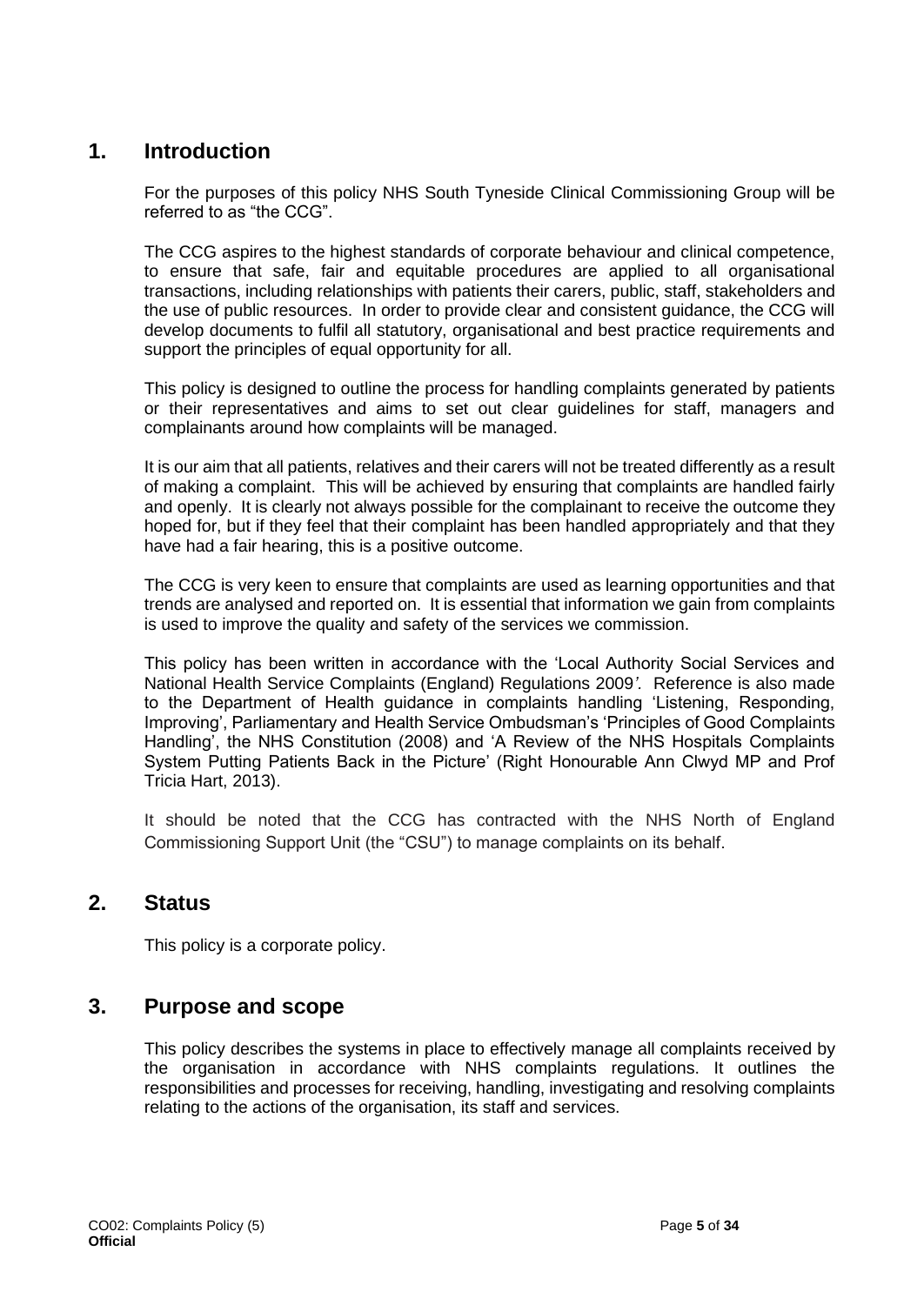The policy also includes the process used for complaints received relating to commissioned services such as NHS Trusts, Community NHS Services, Ambulance Trusts, independent contractors (general practices, dental practices, pharmacies and opticians) and independent sector providers.

The purpose of this policy is to ensure that the CCG promotes best practice within its complaints management function, and also that it is compliant with the Local Authority Social Services and National Health Service Complaints (England) Regulations 2009. The CCG also adheres to the NHS Constitution including the five rights covering complaints and redress.

This policy and procedure sets out how the NHS complaints procedure will be implemented locally and must be followed by all staff employed or hosted by the CCG.

## <span id="page-5-0"></span>**4. Definitions**

The following terms are used in this document:

- 4.1 **Complaint**: a written or oral expression of dissatisfaction which requires a response.
- 4.2 **Issues/concerns**: a written or oral expression of dissatisfaction that can be resolved without the need for formal investigation or correspondence.
- 4.3 **Independent Complaints Advocacy (ICA)**: is the organisation that provides independent help and support for people pursuing an NHS complaint.
- 4.4 **Investigating officer**: the person identified as responsible for handling and investigating an individual complaint.
- 4.5 **The Parliamentary and Health Service Ombudsman (PHSO)**: is the organisation that manages the second stage of the NHS complaints procedure
- 4.6 **Serious Incident (SI)**: is an incident or near miss occurring on health service premises or in relation to health services provided, resulting in death, serious injury or harm to patients, staff or the public, significant loss or damage to property or the environment, or otherwise likely to be significant public concern.

Any other special terms or abbreviations used in this document are defined as they occur.

## **5. NHS complaints procedure and process**

A reformed complaints procedure covering both health and adult social care was introduced from April 2009. This enables organisations and the person complaining to agree on the best way to handle the complaint to achieve a satisfactory outcome. Within this process both concerns and complaints can be made either verbally, in writing or electronically via email.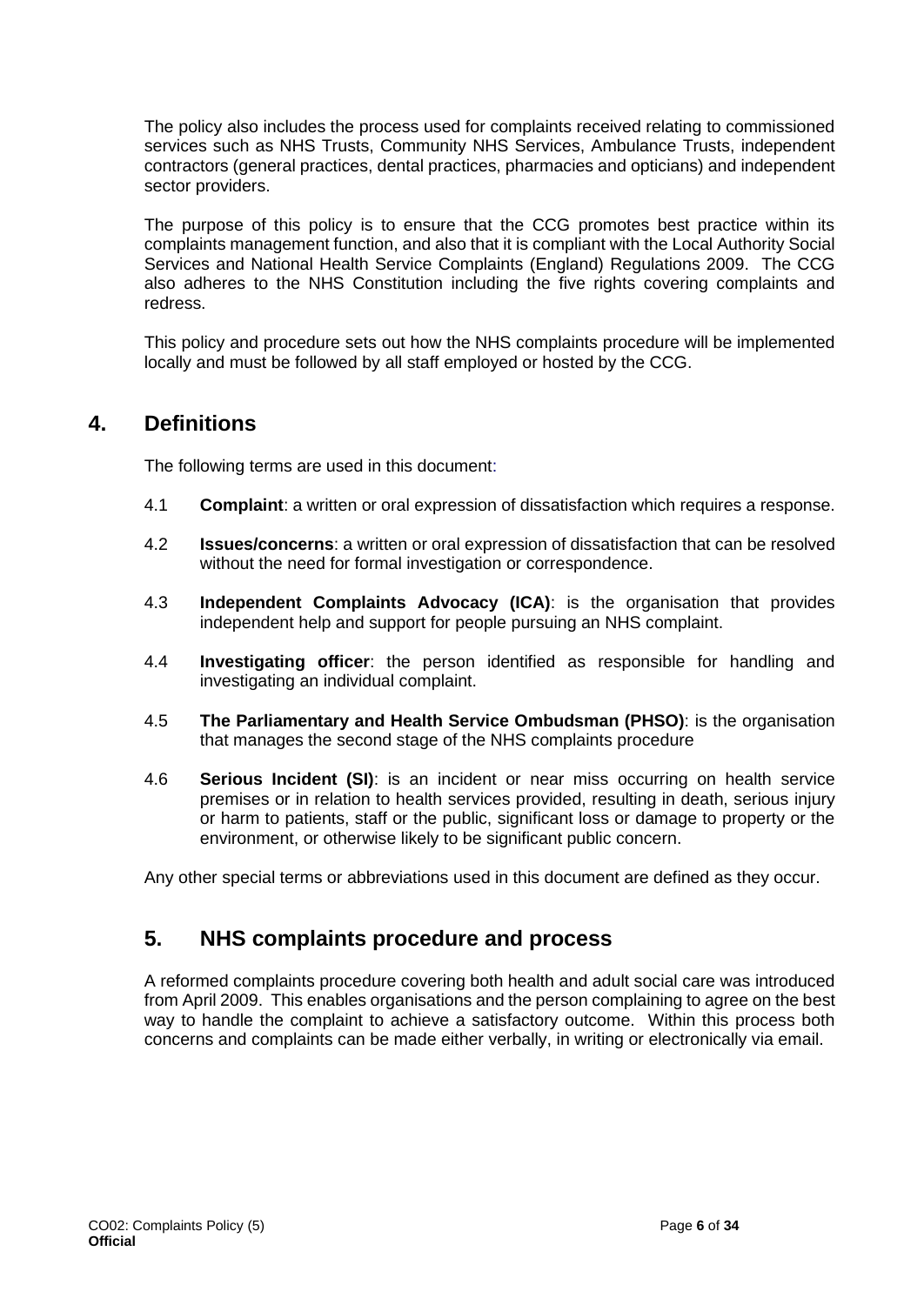There are two stages to the NHS complaints procedure:

- Stage One: Local resolution of complaint through investigation and response by the CCG or provider
- Stage Two: Independent Review of complaint by the Parliamentary and Health Service Ombudsman

#### **5.1 Who can complain?**

- 5.1.1 Anyone who is receiving, or has received, NHS treatment or services or who is affected or is likely to be affected by an action, omission or decision can complain. This includes services provided by independent providers as part of an NHS contract.
- 5.1.2 If a patient (including a child over the age of 13, in line with General Data Protection Regulations) does not wish to complain themselves then someone else, usually a relative, friend or other representative, can complain on their behalf providing written authorisation is given.
- 5.1.3 If a complainant is the parent or guardian of a child under the age of 13 (to whom the complaint relates) the organisation must be satisfied that there are reasonable grounds for the complaint being made by the representative instead of the child. Where the child is aged 13 to 18, their written consent should be provided for a parent/guardian or other representation to act on their behalf with regard to the complaint.
- 5.1.4 If a patient is unable to act, for instance due to physical incapacity or lack of capacity within the meaning of the Mental Capacity Act (2005) their authorisation is not required. A consent form should be completed by the complainant showing the reason why the patient is unable to act. In such situations, a suitable representative may pursue the complaint on their behalf, however, evidence of their authority to act will be required. Guidance from the Information Governance Team will be obtained as required in relation to consent/authority to act.
- 5.1.5 If a complaint is raised concerning a patient who is deceased, this must be made by a suitable representative, for example next of kin. Where clarification is required on whether the complainant is a suitable representative, guidance should be obtained from the information governance team and/or the CCG's complaints lead. If the Complaints Team/CCG does not consider that the complainant is a suitable representative, they may decline to deal with the complainant and recommend that another person acts on the deceased patient's behalf.

#### **5.2 Support for persons making a complaint**

ICA provides a free, impartial and independent service for people wishing to make a complaint about the NHS. All complainants will be provided with information about the ICA. Information regarding other specialist advocacy services will be provided, as required.

#### **5.3 Process for verbal complaints**

5.3.1 Clear information about the complaints process is made available to patients, the public and staff via the CCG's website.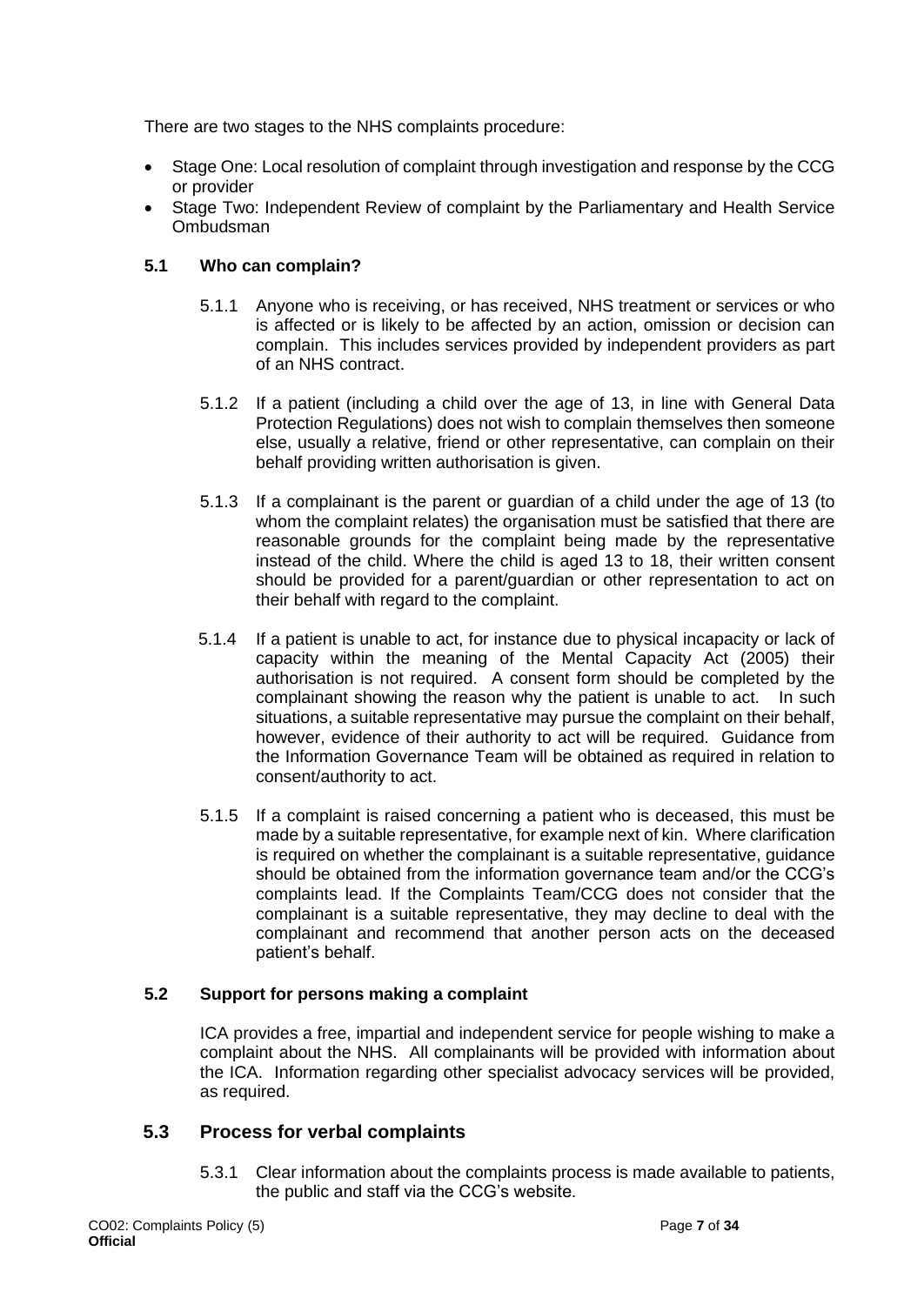- 5.3.2 Complaints can be made verbally to a member of the CSU complaints team and in this instance a written statement will be taken from the complainant ensuring all salient points requiring a response are documented. Where a complainant telephones the CCG to raise their complaint and does not wish to be transferred to the CSU, CCG staff should take details of the complaint during the call and subsequently email notes of this to the CSU complaints team.
- 5.3.3 The written statement will be sent to the complainant asking them to make any changes to ensure it is an accurate reflection of their complaint. The complainant will then be asked to sign and return the statement to the CSU complaints team. The complainant will be advised that their complaint will not be processed until the signed statement is returned; this can be by post or email, in which case the email will be accepted in lieu of a physical signature.
- 5.3.4 There may be instances when it is not appropriate to take a formal complaint over the telephone, for example, if the concerns raised are complex. In cases such as this a face to face or online/virtual meeting will be offered to clarify the complaint or with the complainant's permission a referral can be made to ICA. Face to face appointments with the CSU Complaints Team are by appointment only.

#### **5.4 Time limit for making a complaint**

- 5.4.1 The timescale within which an NHS or social care complaint must be made is 12 months from the date on which a matter occurred, or the matter came to the notice of the complainant.
- 5.4.2 The regulations set out that the organisation has the discretion to investigate beyond this time, especially if there is good reason for a complaint not being received within the 12 months. The time limit can, and should, be waived if it is still practical and possible to investigate the complaint, for example, the records still exist and the individuals concerned are still available to be questioned.
- 5.4.3 When a complaint is made outside these limits and the time limits are not waived, the CCG (or complaints team on behalf of the CCG) will advise the complainant of their rights to request that the Parliamentary and Health Service Ombudsman consider their case.

#### **5.5 Issues that cannot be addressed within the complaints procedure**

This policy and procedure does not address:

- 5.5.1 A complaint made by a responsible body to another responsible body. For example disputes on contractual matters between providers and the CCG should not be handled through this procedure. However, the issues raised should still be subject to a thorough investigation and appropriate action taken for service improvement.
- 5.5.2 Complaints regarding privately funded treatment.
- 5.5.3 Complaints which are made verbally and resolved to the satisfaction of the complainant no later than the next working day after the complaint was made.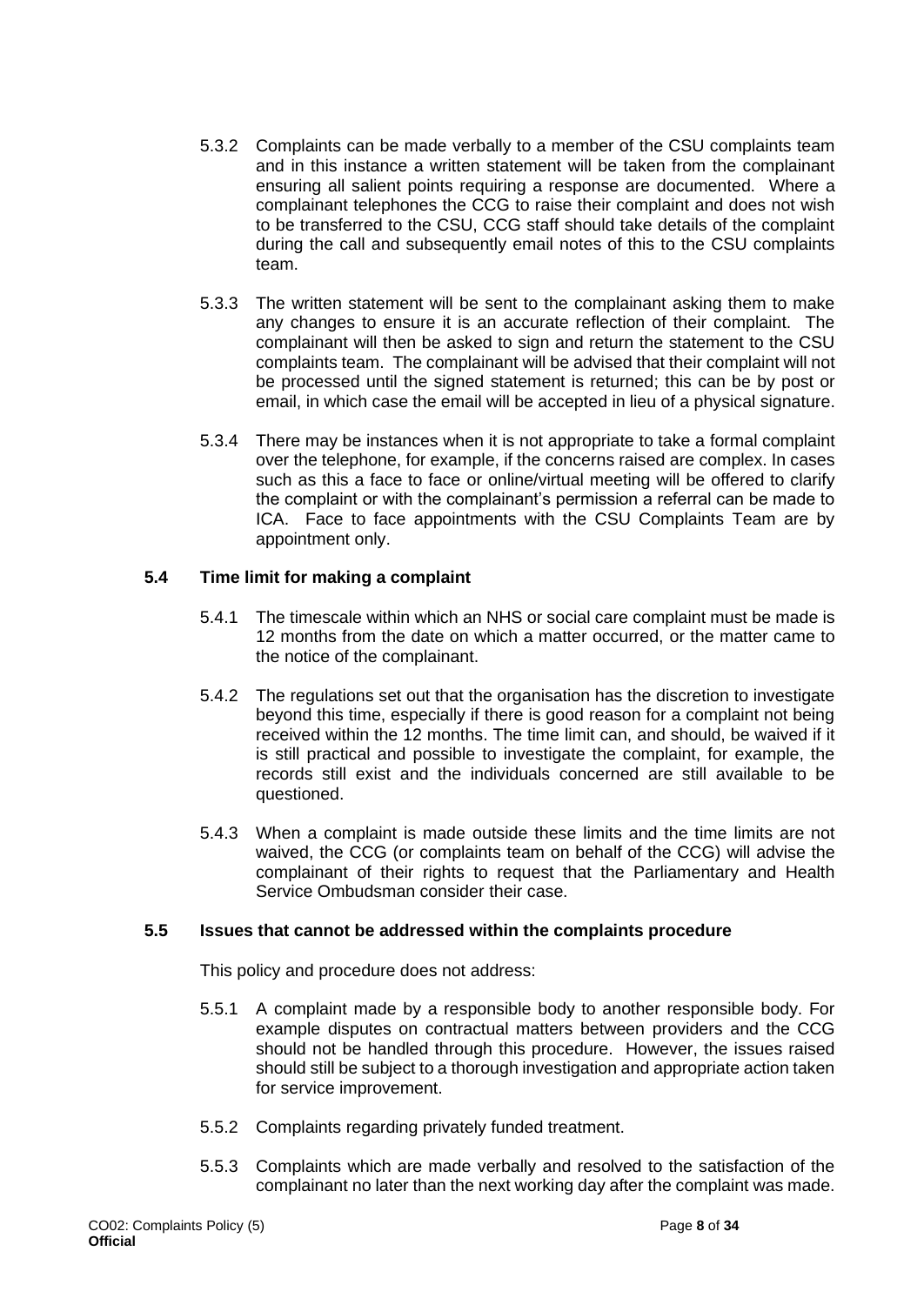- 5.5.4 Complaints regarding an alleged failure to comply with a request for information under the Freedom of Information Act (2000) or complaints about Access to Health Records Act 1990 requests and Subject Access Requests. These will be dealt with via information governance processes.
- 5.5.5 A complaint made by an employee about any matter relating to his/her employment. These matters will be handled via human resources procedures.
- 5.5.6 Complaints that have already been locally investigated under the complaints regulations or which are being, or have been, investigated by a Local Commissioner under the Local Government Act 1974 or the Health Service Commissioner under the 1993 Act.
- 5.5.7 If the organisation decides that a complaint meets any of the criteria detailed in sections  $5.5.1 - 5.5.6$  the complainant will be notified in writing of this decision and the reasons why.
- 5.5.8 Complaints disputing a funding decision or eligibility criteria/policy; these will be managed via the appropriate appeals process (where applicable) or other agreed process.

#### **5.6 Written complaints received**

Formal complaints received by CCG staff must be forwarded within one working day to the CSU generic email account, [necsu.complaints@nhs.net.](mailto:necsu.complaints@nhs.net)

- 5.6.2 For complaints relating to the services/care given by a provider commissioned by the CCG, the complainant has a choice of complaining directly to the CCG as commissioner rather than to the organisation which provided the care. The final decision on who will investigate the complaint rests with the CCG once all mitigating circumstances are taken into account. Complaints about primary care should be directed to NHS England/Improvement, see para 5.9.7
- 5.6.3 This will include taking into consideration the complainant's wishes and the seriousness of the complaint, for example where there has been a poor record of complaints handling or the complaint suggests a significant risk to patient safety or there appears to be a trend. Please refer to section 5.9 for guidance on how provider complaints are handled.

#### **5.7 Process for complaints handled by the CCG**

#### 5.7.1 Acknowledging the complaint

5.7.1.1 Upon receipt of a complaint (received either directly from the complainant or via the CCG) the CSU Complaints Team will assess the issues raised for wider governance issues, such as patient safety issues, safeguarding or potential poor performance concerns.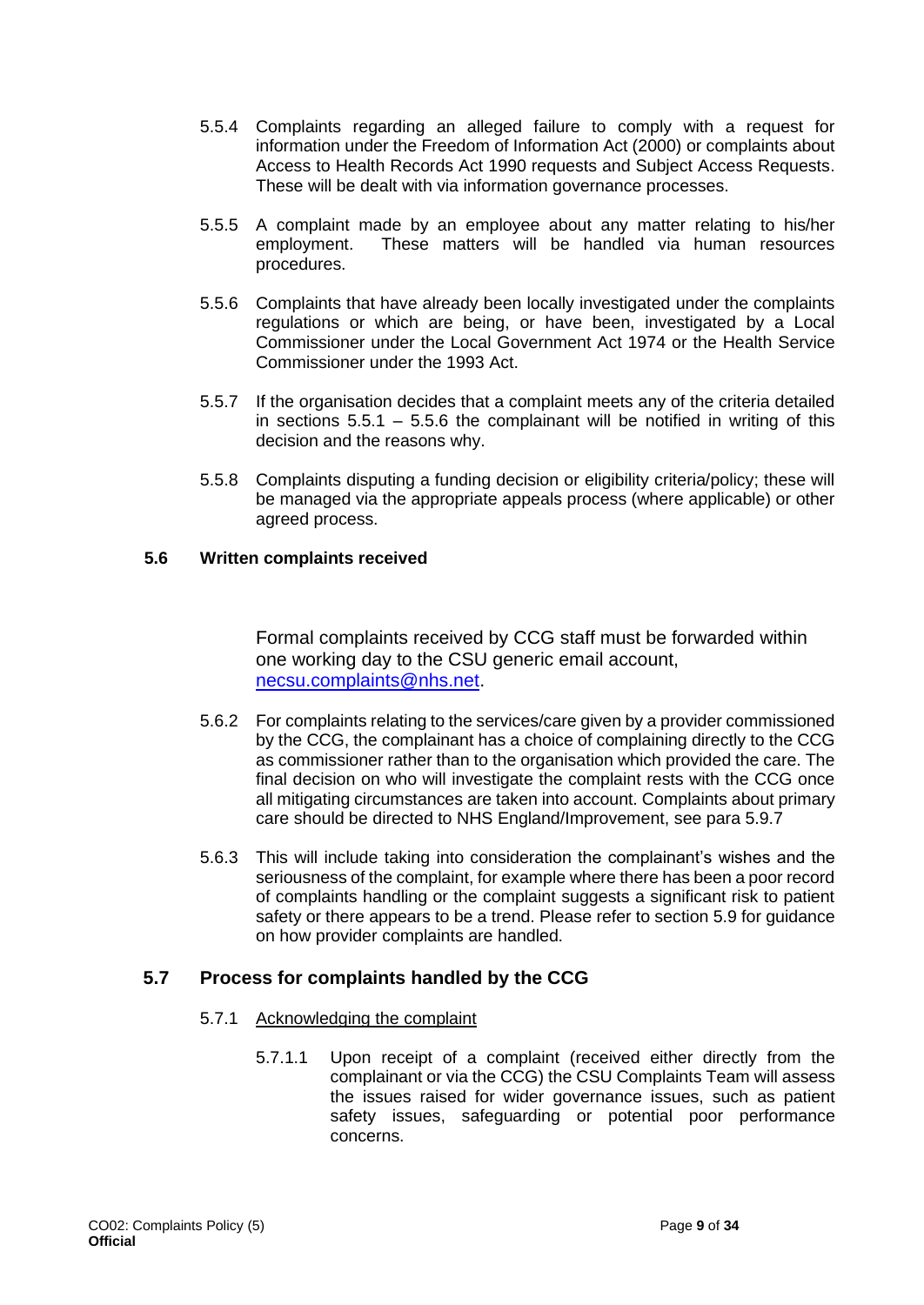- 5.7.1.2 All complaints received will be acknowledged verbally or in writing by the CSU complaints team within three days of receipt or from when the signed verbal statement is received. This may be via telephone or email/letter.
- 5.7.1.3 At the time of acknowledging the complaint the CSU complaints team must offer to discuss and agree the following with the complainant:
	- An action plan for handling the complaint.
	- When the investigation is likely to be completed.
	- What reasonable outcome is desired.
	- When the response is likely to be sent.
	- Offer a local resolution meeting if appropriate.
	- Advise the complainant of advocacy services, such as ICA.
- 5.7.1.4 The agreed action plan and timescales for response will be confirmed in writing to the complainant.
- 5.7.1.5 If the complainant does not take up the offer of a discussion, the CSU complaints team should determine the response period and the complainant will be notified of this in writing.
- 5.7.1.6 As outlined in 5.6.2, where it is agreed that the CSU on behalf of the CCG will handle the complaint rather than the provider or where it has been agreed that the CCG will co-ordinate the response, consent will be required from the complainant to obtain access to relevant medical records and/or to seek a response from the provider organisation(s). The complaints team will request the relevant consent from the complainant.
- 5.7.1.7 If the complainant fails to provide written consent they will be notified in writing of the elements of the complaint that are unable to be investigated and responded to.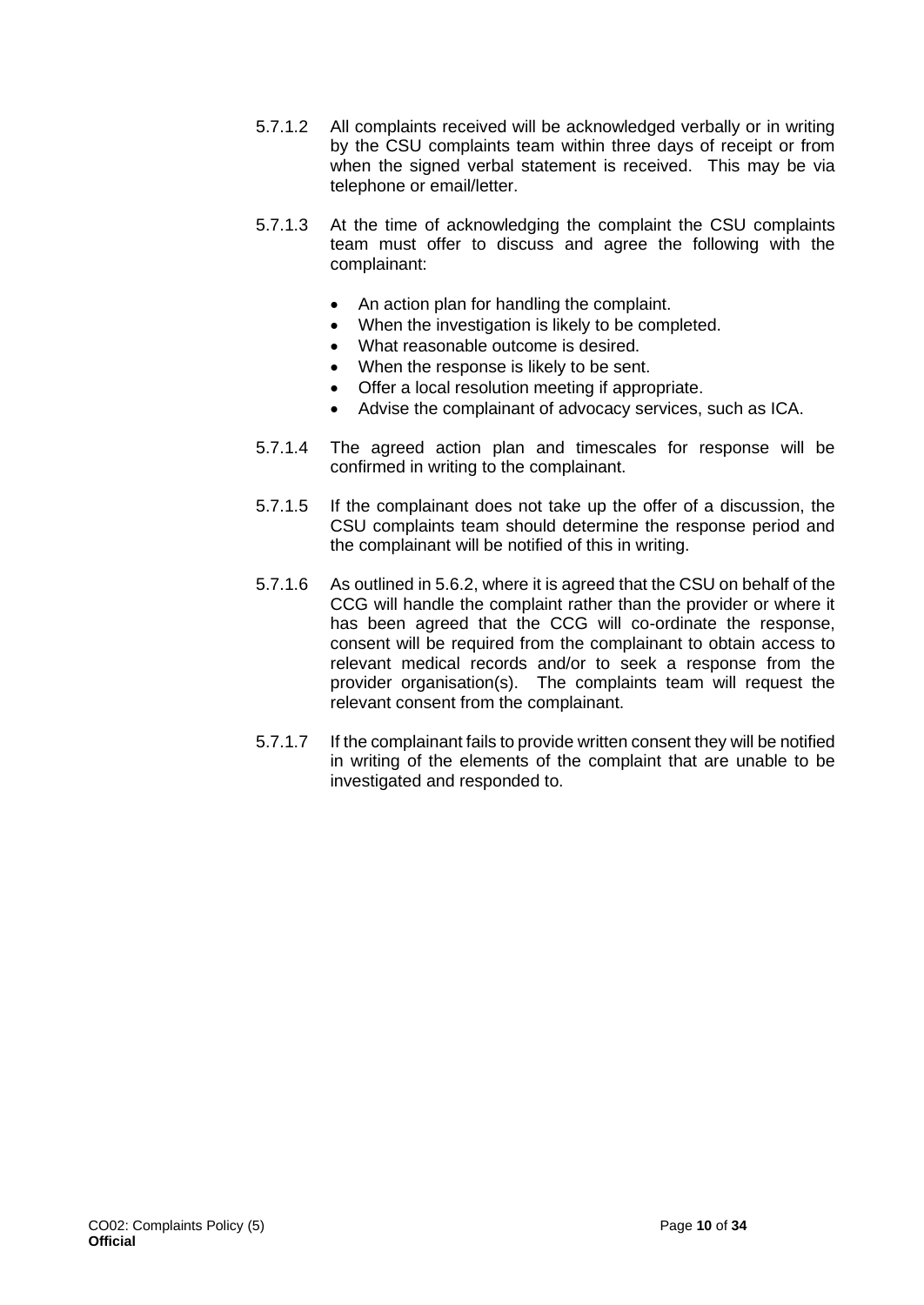- 5.7.1.8 Where a complaint about an individual's care/treatment/funding is received by the CCG from a member of parliament (MP), this should be forwarded to both the CSU complaints team [\(necsu.complaints@nhs.net\)](mailto:necsu.complaints@nhs.net) and the CSU communications and engagement Team [\(necsu.comms@nhs.net\)](mailto:necsu.comms@nhs.net) within one working day. Both teams will liaise to identify whether the case is already recorded on the complaints system and the most appropriate route for its management ie via the complaints procedure or via MP enquiry process. This agreement will be reached in conjunction with the CCG. Complaints which fall within the remit of CCG will be coordinated by the CSU complaints team in line with the Complaints Policy. Where the complainant has provided consent, a copy of the complaint response will be shared with the MP.
- 5.7.1.9 Where a complaint relates to a provider organisation, the CSU communications and engagement team will provide advice to the MP on which organisation to contact or redirect the complaint, if appropriate.
- 5.7.1.10 Communication received from an MP of a more general nature, ie not specific to an individual constituent's care, will be managed via the MP enquiry process and are not required to be shared with the CSU complaints team.

#### 5.7.2 Investigation

- 5.7.2.1 The investigation will be conducted in a timely manner, proportionate to the complaint.
- 5.7.2.2 The CSU complaints team, on behalf of the Accountable Officer will:
	- Forward the complaint to the appropriate investigating officer with details of the issues to be investigated and agreed in the action plan.
	- Send a copy of the complaint to the investigating officer.
	- Identify at an early stage whether it would be helpful to offer a local resolution meeting.
	- Keep the complainant up to date with the progress of the investigation.
- 5.7.2.3 The investigating officer will:
	- Establish what happened, what should have happened and who was involved and make written records of the investigation/staff statements.
	- Make sure a sincere and appropriate apology is made as appropriate.
	- Identify what actions can be implemented to ensure that there is no recurrence and address any training issues and learning points.
	- Draft a report addressing the issues raised by the complainant and comment on what action is being taken to prevent a recurrence in the future.
- 5.7.2.4 Staff involved in a complaint: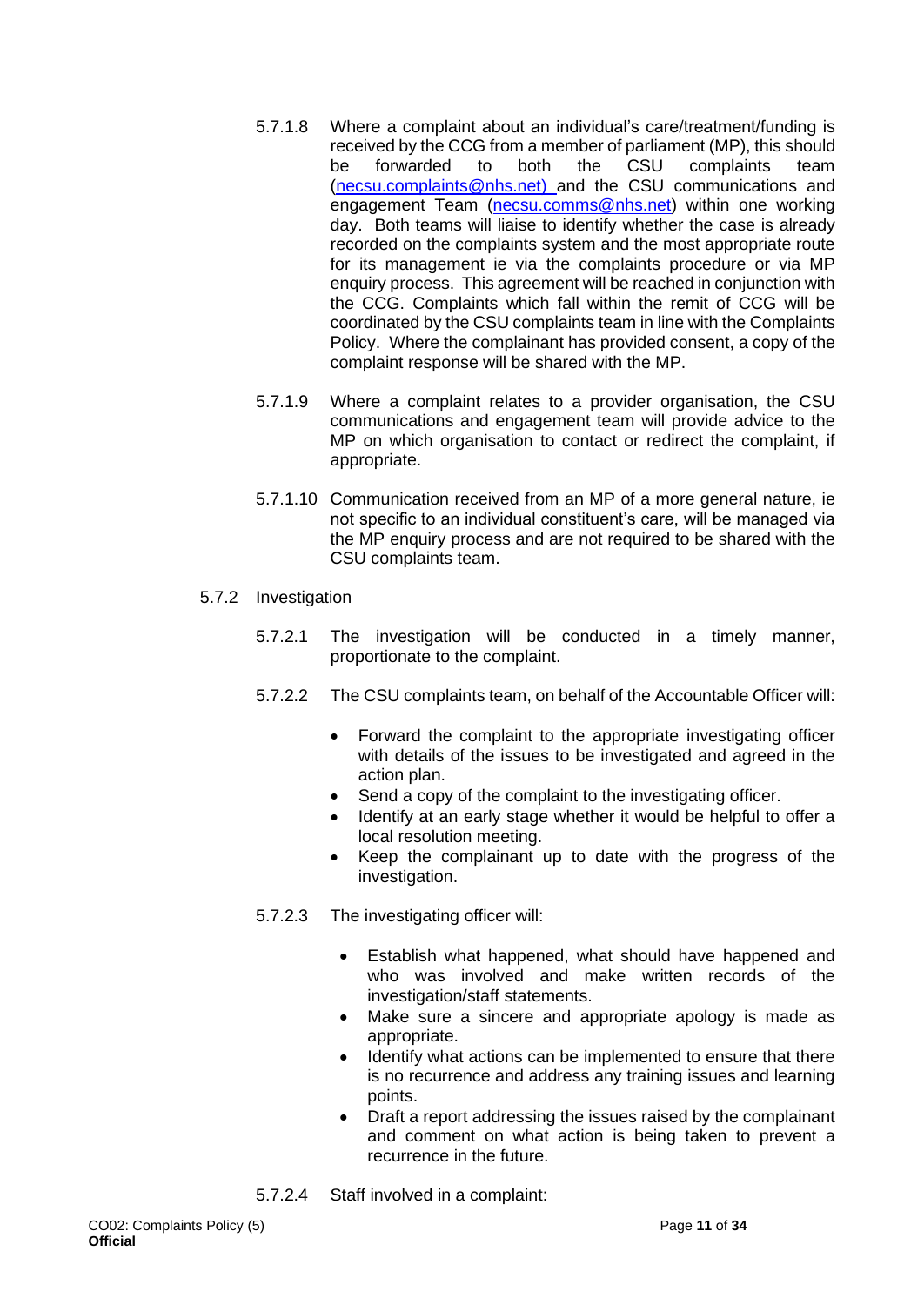- Will be made aware of the complaint and asked to prepare written statements as part of the investigation.
- Are required to co-operate with the Complaints Policy as part of their terms of employment. Where an employee refuses to give an interview or a written account without reasonable grounds, this should be considered a disciplinary offence.
- 5.7.2.5 Where the complaint relates to a clinical matter, written reports from any appropriate clinician should be obtained. These reports form part of the complaint record which can potentially be disclosed to the complainant via a Subject Access Request; therefore documents must be written in plain English and without jargon or abbreviations.

#### 5.7.3 The Response

- 5.7.3.1 The written response will incorporate the investigation report (where appropriate) and will:
	- Address all the issues raised by the complainant
	- Provide explanations and apologies, where appropriate.
	- Indicate lessons learned from the complaint.
	- Include what steps have been taken to prevent a recurrence.
	- Outline what options are available if the complainant is not satisfied with the response, including details of the Parliamentary and Health Service Ombudsman.
- 5.7.3.2 The CSU complaints team will forward the formatted written response, including the investigation report, for approval to the investigating officer and any other relevant staff involved in the complaint.
- 5.7.3.3 The response will then be forwarded for final approval to the accountable officer (or nominated deputy).
- 5.7.3.4 If for any reason a response cannot be made within the agreed timescale (for example a person involved in the complaint is absent from work) the complainant will be contacted by the CSU complaints team and an extension to the specified revised timescale will be agreed.
- 5.7.3.5 If the complainant is satisfied with the response the case will then be closed. Implementation of any changes made to practice or procedures as a result of the investigation will be monitored by the Complaints Team.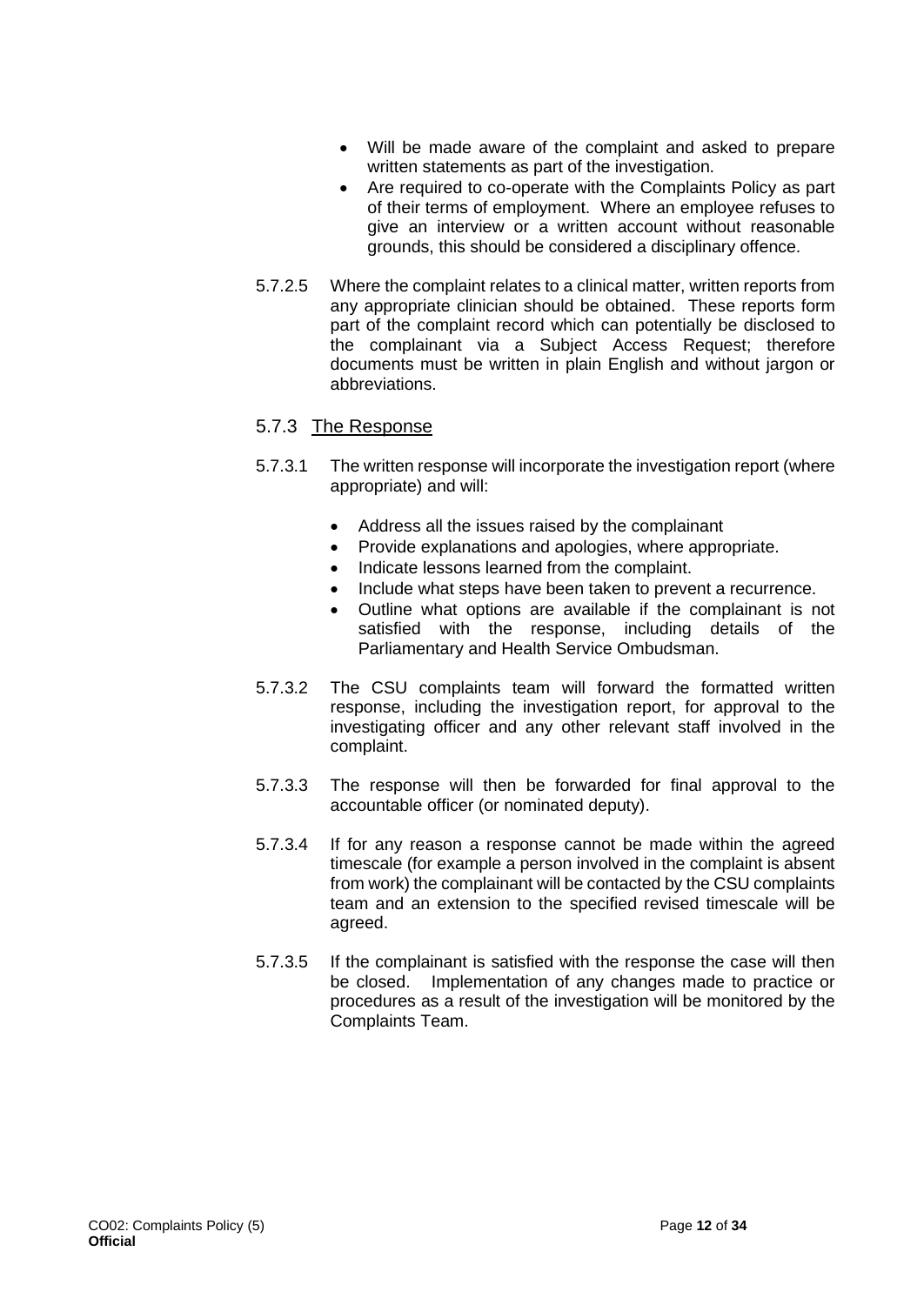- 5.7.3.6 If a complainant is dissatisfied with the response, every effort will be made to achieve a satisfactory outcome at local level by:
	- identifying outstanding issues
	- arranging further meetings
	- providing a further written response
	- involving a conciliator, where appropriate.
- 5.7.3.7 If, following all attempts to resolve the complaint locally, the complainant remains dissatisfied they will be notified that local resolution (Stage One) is at an end and that they can ask the PHSO to consider their case in line with Stage Two of the NHS Complaints Procedure. Information on the PHSO will be routinely given to complainants at the completion of local resolution.

#### **5.8 Conciliation Process**

- 5.8.1 A conciliation service with access to trained lay conciliators is available to assist in the resolution of complaints. Arrangements for conciliation will be made via the CSU complaints team throughout the complaints process, as required.
- 5.8.2 The lay conciliator will report back to the CSU complaints team on outcomes and agreed action points but will not disclose the substance of any discussions.
- 5.8.3 The conciliation process is confidential. However, where information is raised within that process regarding safeguarding children or adults or a general patient safety issue, the conciliator may have to seek further advice from the manager responsible for complaints.

#### **5.9 Process for complaints received about NHS providers**

- 5.9.1 In the majority of cases when a complaint is received by the CCG, the provider will normally be given the opportunity to respond to the complaint directly. The complaint will be acknowledged verbally or in writing within three working days and consent will be sought by the CSU Complaints Team to forward the complaint to the provider.
- 5.9.2 When consent is received, the complaint will be passed to the provider who will handle it in accordance with the NHS complaints procedure. A letter confirming that the complaint has been passed to the provider will then be sent to the complainant. The CSU complaints Team will request that a copy of the complaint response is shared with the CCG/NECS.
- 5.9.3 There may be occasions when the CCG considers it appropriate to handle the complaint rather than the provider. This decision will be taken once all mitigating circumstances have been taken into account, including the complainant's wishes, seriousness of complaint or significant patient safety issues or where there appears to be a pattern.
- 5.9.4 In such cases both the complainant and provider will be notified and the complaint will be processed in accordance with section 5.7.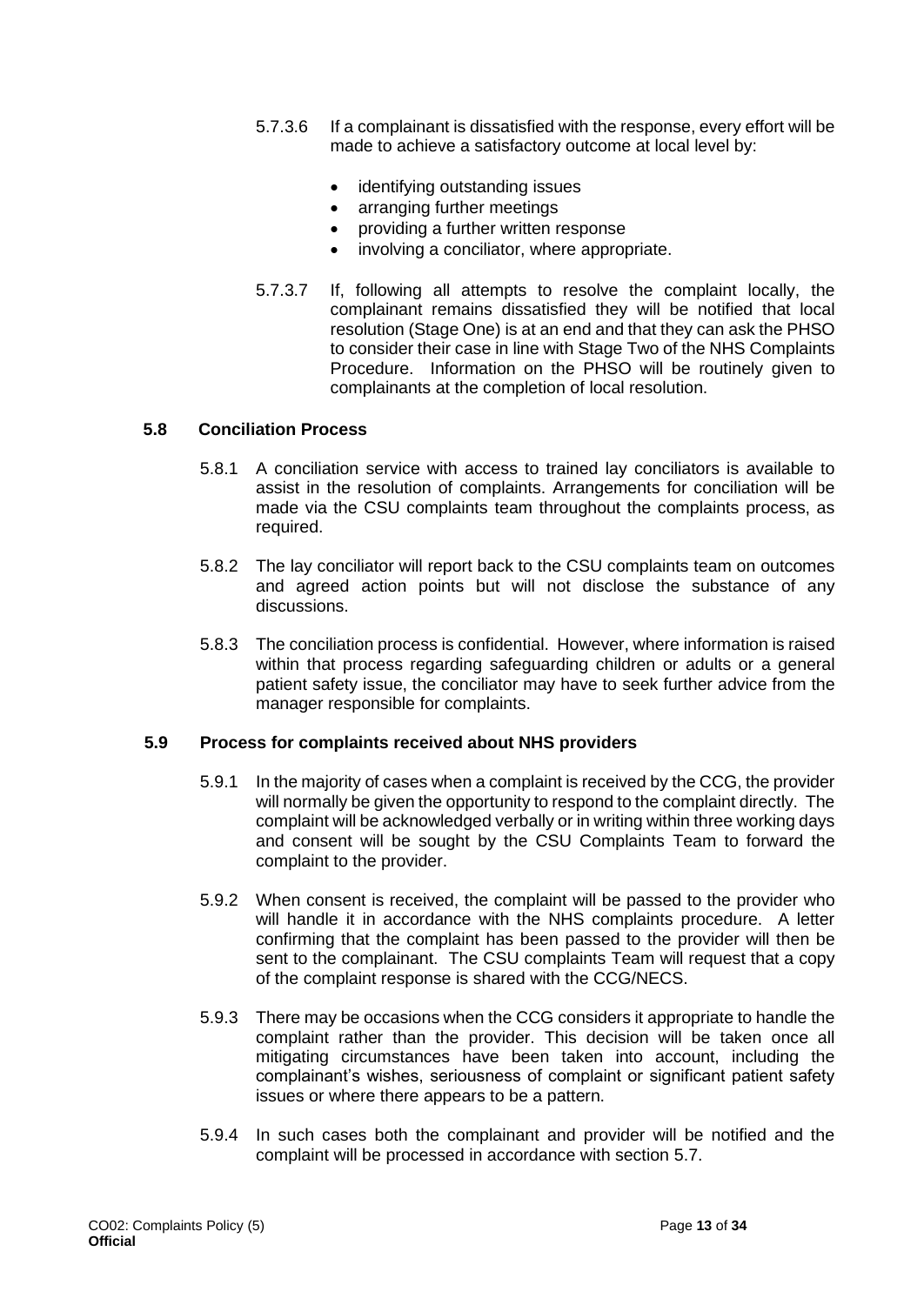- 5.9.5 The CCG will ensure, via contractual agreement, that all NHS providers and any private provider with whom it has a contract or service level agreement have arrangements in place for handling complaints made about services they provide that is comparable with the NHS complaints procedure.
- Providers routinely share with the CCG information on the number and nature of complaints, concerns, comments and compliments received along with details of lessons learned and improvements to services to prevent a reoccurrence of similar complaints.
- 5.9.7 Where a complaint is received about a Primary Care Contractor (ie GP practice, dentist, community pharmacy, optician), the CCG or CSU Complaints Team will advise the complainant to send their complaint to NHS England for investigation and response or offer to forward the complaint to NHS England with the complainant's consent.

#### **5.10 Process for handling joint NHS and local authority complaints**

- 5.10.1 When complaints are received about both health and local authority services, with the complainant's consent, the organisations involved will co-operate with each other to deal with the aspects of the complaint that relates to them. Both agencies will agree who will lead on the complaint and will aim to provide a single co-ordinated response.
- 5.10.2 The accountable officer (or nominated deputy) of the lead organisation will sign the response. Irrespective of lead responsibility each organisation retains its duty of care to the complainant and must handle its part of the complaint in accordance with its own procedures.

#### **5.11 Process for complex complaints that span several NHS organisations**

- 5.11.1 Where a complaint is received that spans a number of NHS provider organisations the CSU, on behalf of the CCG, will seek assurance that there will be a co-ordinated approach, to the handling of the complaint across the various parties involved, prior to passing the complaint to the lead organisation.
- 5.11.2 The organisation to lead on the handling of the complaint will be agreed following discussion with the parties involved. This decision will be made taking into account the organisation that has the greater part in the complaint as well as the complainant's wishes.
- 5.11.3 Where the complaint is particularly complex or where serious patient safety issues have been identified, instead of the provider co-ordinating the response and leading in the investigation of the complaint, the CCG may choose to do this with the complainant's consent.

#### **5.12 Process for handling complaints about non NHS services**

Occasionally complaints are received about services not provided by the NHS, e.g. private treatment. In such cases, wherever possible, the CSU complaints team will advise the complainant of the correct agency to contact and will offer to forward the complaint for investigation. Beyond this the organisation will have no further input.

#### **5.13 Staff support during the complaints process**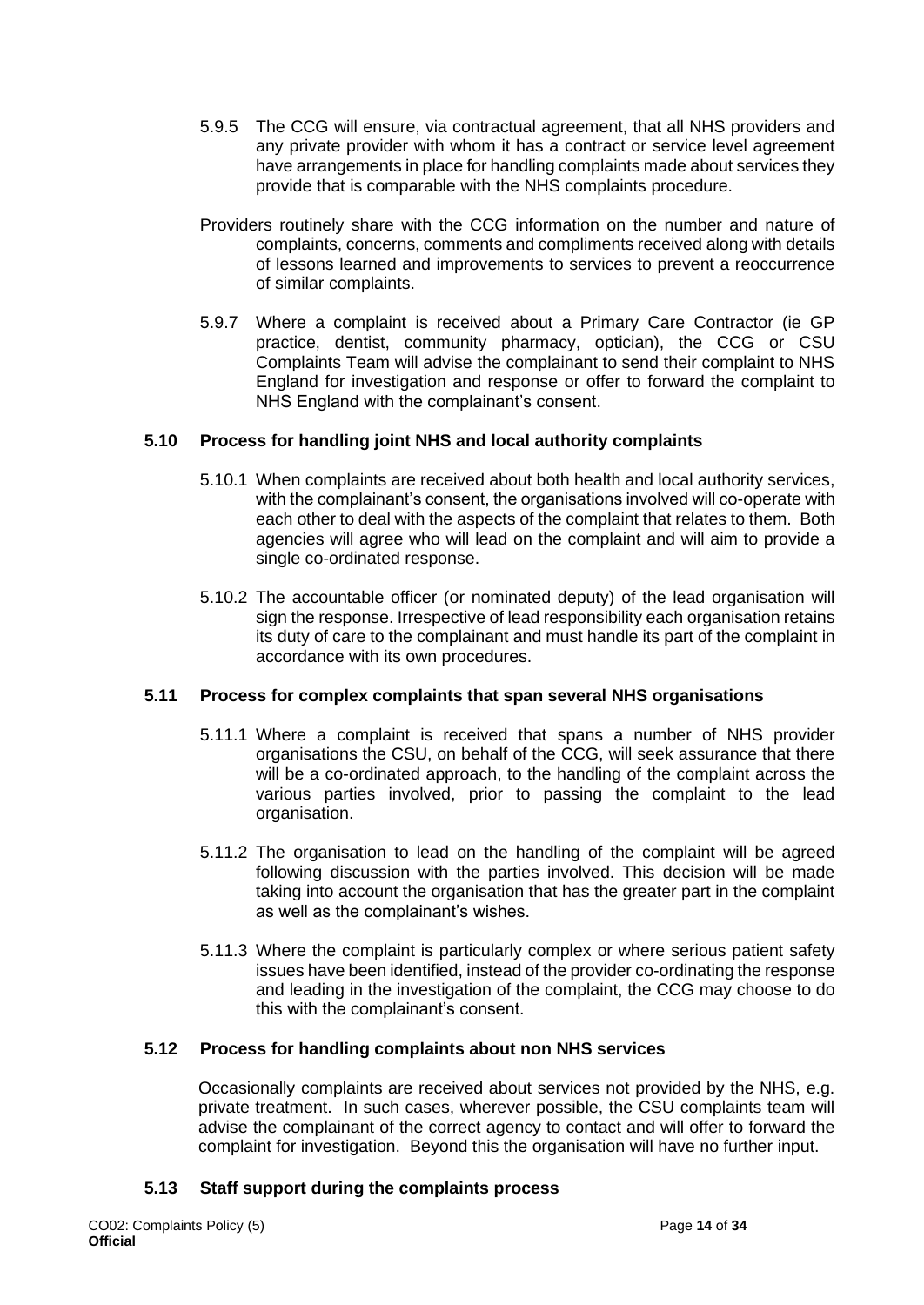It can be very stressful for those involved in the complaint process and advice and support is available to staff. Information is available from the CSU complaints team.

#### **5.14 Equality and diversity**

- 5.14.1 Making a complaint does not mean that a patient/complainant will receive less help, or that things will be made difficult for them or that the quality of their care will be compromised.
- 5.14.2 Every complainant will be treated fairly and equally regardless of age, disability, race, culture, nationality, gender, sexual orientation and faith.
- 5.14.3 In line with NHS England's Accessible Information Standard, for people who require language or signed interpreting this will be made available throughout the complaints process.

#### **5.15 Disciplinary procedures**

- 5.15.1 The Complaints Policy is concerned with resolving complaints to the satisfaction of complainants and learning lessons for improvement and not for investigating disciplinary matters.
- 5.15.2 A complaint investigation may occasionally reveal the need for an investigation under the disciplinary policy. In such an event the CSU complaints team will not be involved in any disciplinary investigation.

#### **5.16 Serious incidents (SIs) and complaints**

- The procedure for investigating SIs is separate from the Complaints Policy and is managed in accordance with the Serious Incident Management Policy. If during the course of investigating a SI, a complaint is also received, the serious Incident process will normally take precedence in terms of the investigation.
- 5.16.2 If a complaint investigation reveals the need to take action under the SI ManagementPolicy the serious incident process will normally take precedence in terms of investigation.
- 5.16.3 In these circumstances the complainant will be notified of the SI investigation and will be kept updated on the progress by the CSU complaints team. It should be remembered that the issues raised in a complaint will not always be exactly the same as those investigated under the SI policy and, in those circumstances, a separate and full response to the complaint will be required.

#### **5.17 Process for dealing with anonymous complaints**

All anonymous complaints received will be investigated if there is enough information to carry out an investigation. Investigating officers will be requested to report to the Accountable Officer (or nominated deputy) and make appropriate recommendations based on the allegations raised.

#### **5.18 Withdrawal of a complaint**

If a complainant withdraws a complaint at any stage in the procedure, which involves issues raised against an individual, those complained against will be informed. In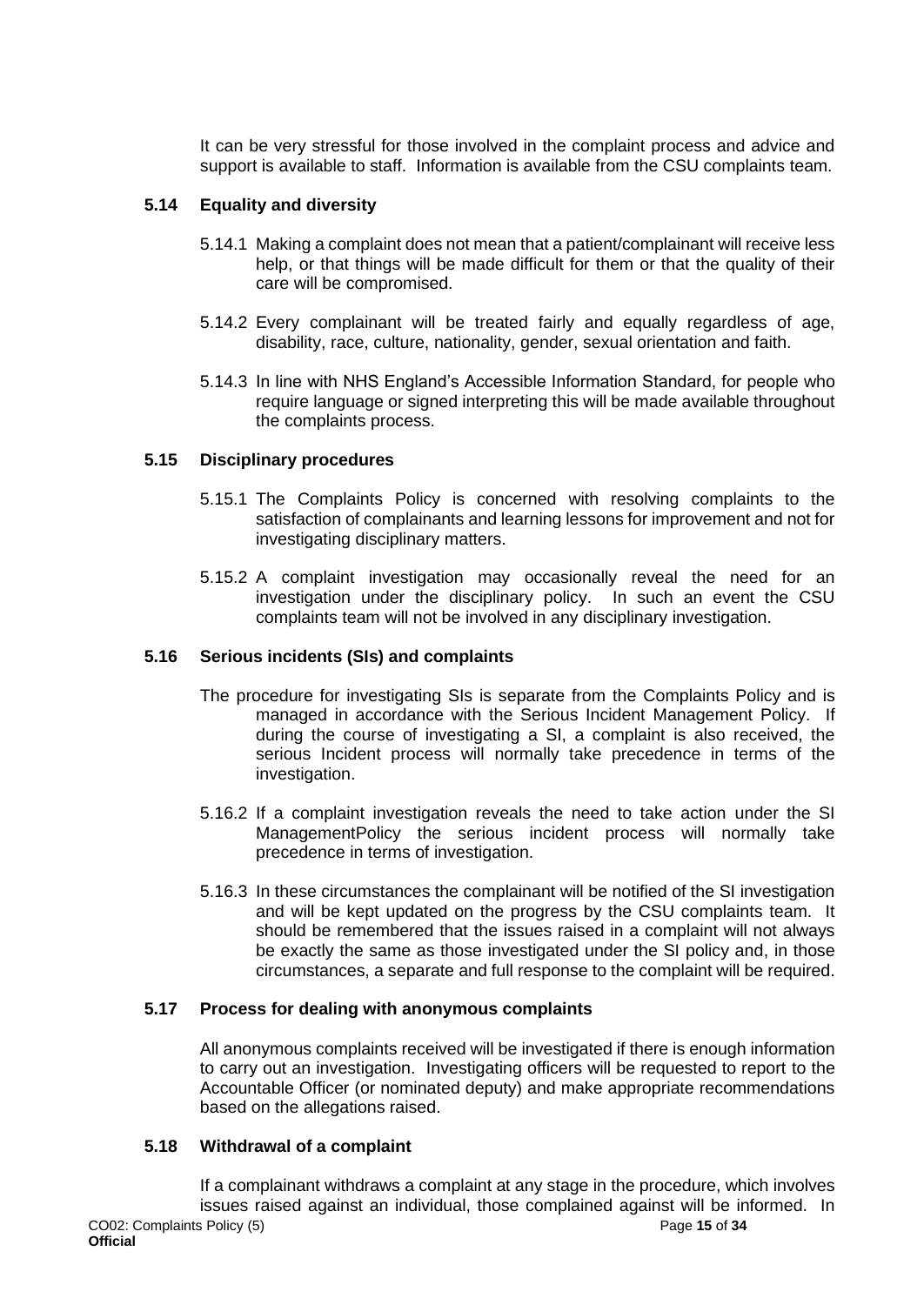such circumstances, the relevant head of service or line manager will consider if/how to address issues highlighted in the complaint.

#### **5.19 Learning and monitoring of complaints**

- 5.19.1 The CCG's philosophy for the management of complaints is to recognise their positive value through the effective monitoring of complaints. In applying these principles and sharing the learning we can all effect change.
- 5.19.2 The CCG will use the intelligence gained from complaints information (individual complaints received and provider annual complaints reports) to develop a greater awareness of services commissioned and where these may not meet quality standards.
- 5.19.3 Monthly reports will be provided to the CCG complaints lead by the CSU complaints team. The relevant quality committee will receive quarterly complaints reports as part of governance and performance reporting. The reports will identify any trends and patterns arising from complaints, and any subsequent action taken as a result of lessons learned.
- 5.19.4 An annual report will be prepared for the Governing Body on the handling and consideration of complaints, outlining actions, monitoring compliance and outcomes.

#### **5.20 Recording of complaints**

5.20.1Accurate and up to date records will be maintained in accordance with the Records Management Policy and Strategy. The Safeguard Incident Reporting and Management System (SIRMS) will be used to record and collate all complaints information.

#### 5.20.2

5.20.3 The complaints record will not be filed within a clinical record but held within a separate complaints file.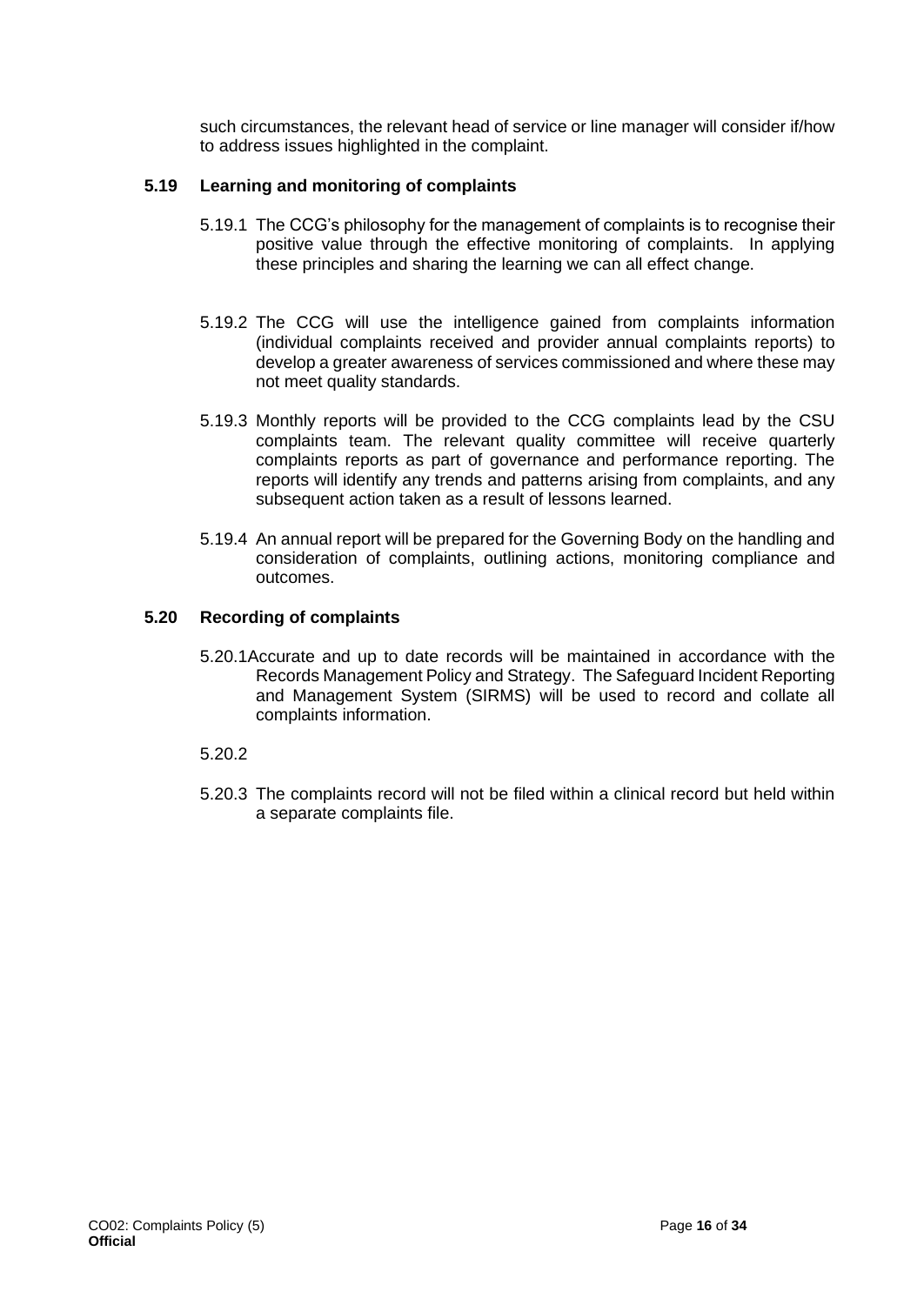#### **5.21 Confidentiality/consent**

- 5.21.1 Care will be taken at all times throughout the complaints procedure to ensure that any information disclosed about the patient/service user is confined to that which is relevant to the investigation of the complaint. Information will only be disclosed to people who have a demonstrable need to know it for the purpose of investigating the complaint or ensuring that the complaints process is followed.
- 5.21.2 In transferring complaints between agencies (including the PHSO) confidentiality will be maintained at all times. Every effort will be made to obtain the patient/service user (or their representative's) consent before sharing confidential information with another body or organisation. Consent will be obtained in writing or where this is not possible the CSU complaints team will seek further advice from the Caldicott Guardian, if required. Where a complainant declines to provide consent for their complaint to be shared with another organisation, the CSU complaints team will provide them with contact details in order that they can make direct contact themselves.
- 5.21.3 It is recognised that there may be circumstances in which the nature of, or aspects of, a complaint indicate safeguarding or wellbeing concerns about a child or adult. In these circumstances a complaint will be escalated as necessary and in line with the CCG and Local Safeguarding Children and Adults Boards safeguarding procedures and such information contained in the complaint disclosed in the best interests of the complainant/patient.
- 5.21.4 If the receiving manager or member or the CSU Complaints Team is made aware of safeguarding children or adult concerns they must consult with the Designated Nurse Safeguarding Adults, Designated Nurse Safeguarding Children or Designated Nurse for Children Looked After as appropriate for advice the same day.
- 5.21.5 Where a complaint refers to allegations against a member of staff of a safeguarding children or adult nature, the section within the Safeguarding and Looked After Children or Safeguarding Adults Policy relating to managing allegations against staff must be followed: https://www.southtynesideccg.nhs.uk/wp-content/uploads/2016/05/CO24- Managing-Allegations-Against-Staff-3.pdf This will either supersede the Complaints Policy where such concerns form the whole of the process, or where only part of the complaint, the two processes occur simultaneously with decisions about response times and involvement of the member of staff being taken jointly. Where the Safeguarding Policy is invoked, the complainant must be notified immediately.
- 5.21.6 Following the identification of safeguarding concerns within a complaint,the complainant will be notified within one working day of the escalation and rationale for disclosure of information. Where safeguarding concerns form only part of a complaint the complainant will be informed of how the differing aspects of the complaint will be handled.

#### **5.22 Access to personal information/medical records**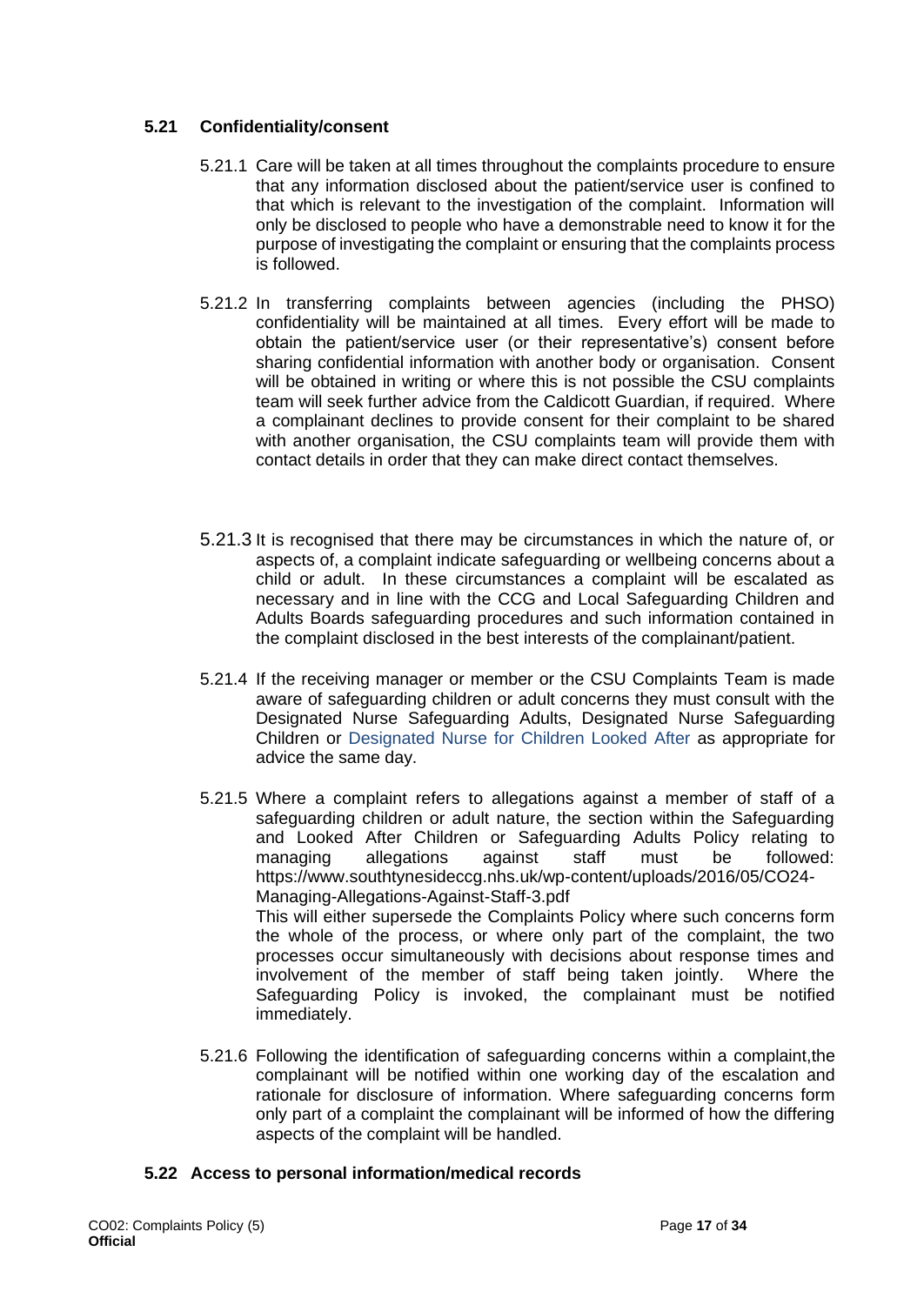- 5.22.1 Under the General Data Protection Regulation (GDPR), individuals (both service users and employees) have certain rights regarding the way information about them is used. These include having the rights to see information that is recorded about them (subject access request) and to have any part of it that they do not understand explained.
- 5.22.2 Where clinical records are used in a complaint investigation, investigating officers must comply with regulations for sharing of information across services or external agencies (incorporating the Code of Practice on Openness in the NHS).
- 5.22.3 Any requests received for access to complaint documentation will be sent to the information governance department for appropriate action.

#### **5.23 Complaints and Litigation and complaints involving potential fraud or other criminal offences**

- 5.23.1 On receipt of a complaint in which legal action is being taken or the police are involved the CCG should continue to resolve the complaint unless there are clear legal reasons not to do so.
- 5.23.2 Advice will be sought from relevant authorities (such as legal advisors or NHS Resolution) to determine whether progressing the complaint might prejudice subsequent legal action.
- 5.23.3 If there is likely to be any prejudice to the legal case the complaint will be put on hold and the complainant will be advised of this in writing and provided with an explanation.
- 5.23.4 Paperwork relating to the complaints investigation can be used in a court of law.
- 5.23.5 Where a complaint includes allegations of a criminal offence, the CSU complaints team/member of CCG staff will immediately notify the relevant CCG director who will comply with the requirements of the CCG's Counter Fraud, Bribery and Corruption Policy (CO06). who will decide whether the Police should be involved, depending upon the nature of the offence. Fraudulent activity which is identified via a complaint or complaint investigation will be reported to NHS Counter Fraud Authority.

#### **5.24 Complaints about Freedom of Information**

Complaints about Freedom of Information requests, Access to Health Records Act 1990 requests and Subject Access Requests are not dealt with through the NHS complaints procedure. Any complaint of this nature will be forwarded to the appropriate information governance officer for investigation through relevant channels.

#### **5.25 Dealing with media interest**

All enquiries from the media must be immediately referred to the communications department ensuring that confidentiality is maintained at all times.

#### **5.26 Retention of complaint records**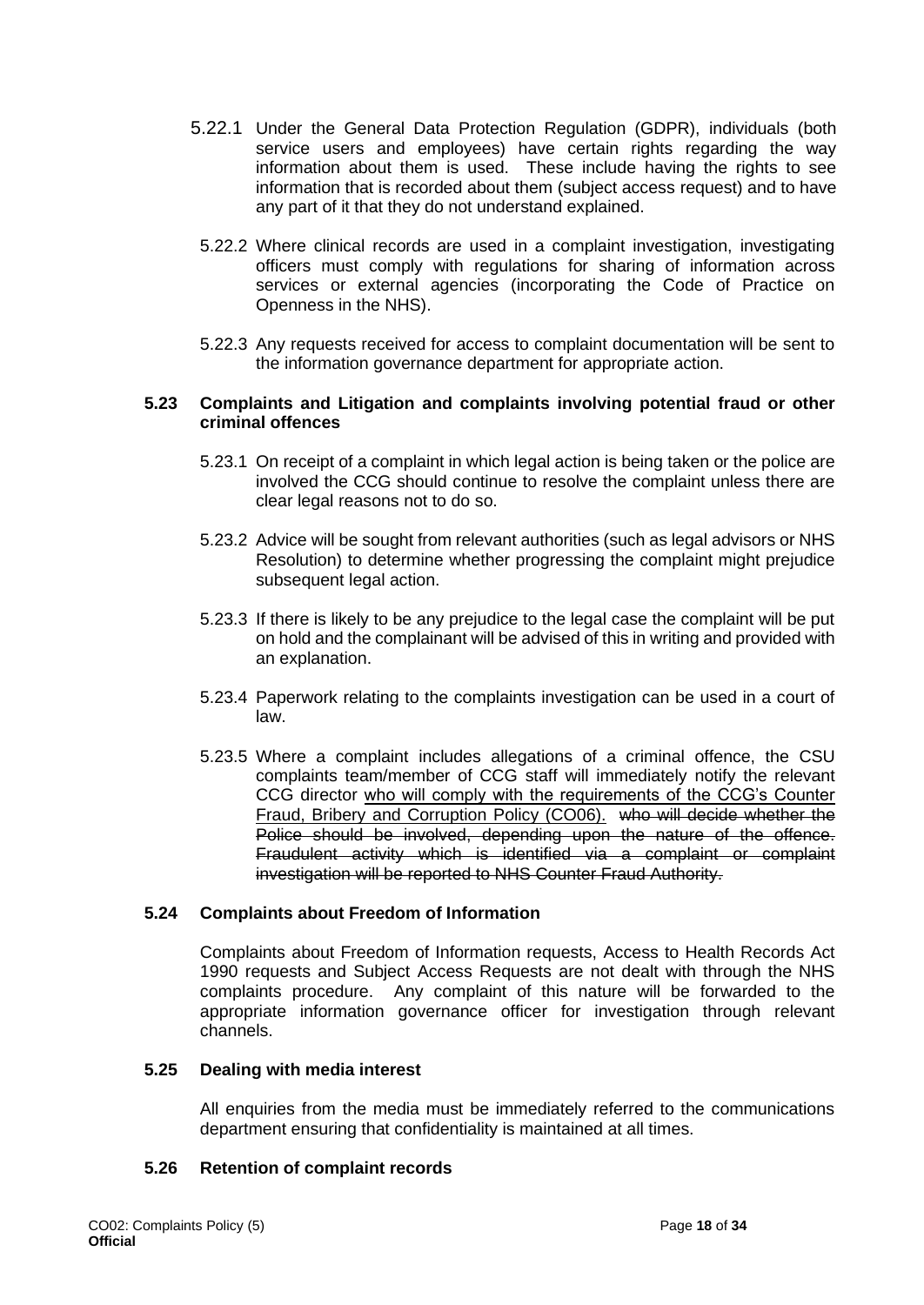Complaint files will be retained securely for a minimum of 10 years in accordance with the Records Management and Strategy Policy.

#### **5.27 Habitual and/or persistent complaints**

- 5.27.1 Some complainants find it difficult to accept the findings following an investigation even when it has been to the second stage of the complaints procedure. The difficulty in managing such complaints places a strain on resources and causes undue stress for staff.
- 5.27.2 In such cases, it is important to ensure that the complaints procedure has been correctly implemented as far as possible and that no material element of the complaint has been overlooked or inadequately addressed.
- 5.27.3 The procedure on how to handle unreasonable and persistent complainants is attached at Appendix 2.

## <span id="page-18-0"></span>**6. Implementation**

- 6.1 This Policy will be available to all staff for the effective management of all complaints received by the organisation in accordance with NHS complaints regulations.
- 6.2 All managers are responsible for ensuring that relevant staff within the CCG have read and understood this document and are competent to carry out their duties in accordance with the procedures described.

## <span id="page-18-1"></span>**7. Training Implications**

The CSU complaints team will provide or arrange coaching or training in complaints handling and good customer care. Managers should ensure that appropriate staff in their areas who require such support contact the CSU complaints team to arrange training.

Complaints awareness is included in the corporate induction programme for all new members of staff.

### <span id="page-18-2"></span>**8. Related Documents**

#### **8.1 Other related policy documents**

- Safeguarding Children Policy
- Safeguarding Adults Policy
- Records Management Policy and Strategy
- Serious Incidents Management Policy
- Managing Allegations Against Staff Policy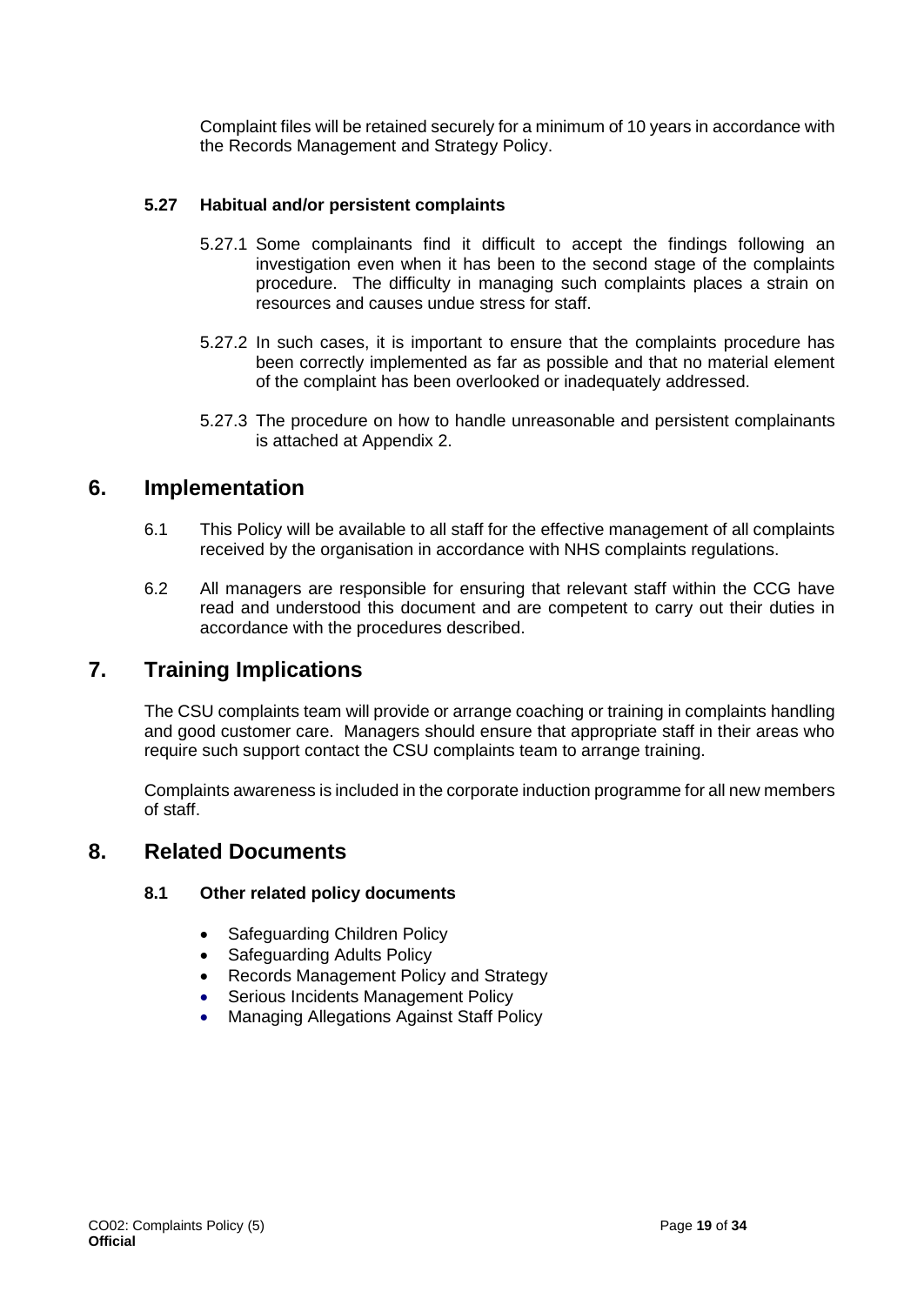### **8.2 Legislation and statutory requirements**

- General Data Protection Regulation (GDPR), 2018.
- Cabinet Office. (2006) *Equality Act 2006.* London. HMSO.
- Cabinet Office. (2005) *Mental Capacity Act 2005.* London. HMSO.
- Cabinet Office. (2000) *Freedom of Information Act 2000.* London. HMSO
- Cabinet Office. (1990) *Access to Health Records Act.* London. HMSO.
- Cabinet Office. (2018) *Data Protection Act 2018.* London. HMSO.
- Cabinet Office. (1998) *Human Rights Act 1998.* London. HMSO.
- Department of Health. (2009) *Local Authority Social Services and National Health Service Complaints (England) Regulations.* London. HMSO.
- Department of Health. (2009) *The NHS Constitution for England.* London. HMSO.
- HM Government (2015): *Channel Duty Guidance – protecting vulnerable people from being drawn into terrorism*
- HM Government (2015):*Prevent Duty Guidance*
- HM Government (2015):*Working Together to safeguard Children*
- HM Government (2015): *Information Sharing: Advice for practitioners providing safeguarding services to children, young people, parents and carers.*
- The Care Act 2014
- HM Government (2011): *The Prevent Strategy*

#### **8.3 Best practice recommendations**

- NHS England. (2015) *Accessible Information Standard*
- Independent report, Ann Clwyd and Professor Tricia Hart. (2013) review of *NHS hospitals complaints system: Putting Patients Back in the Picture*
- Department of Health. (2009) *Listening, Responding, Improving*
- HMSO. (2009) *A guide to better customer care*
- PHSO. (2009) *Principles of Good Administration*
- PHSO. (2009) *Principles of Remedy*
- PHSO. (2008) *Principles of Good Complaint Handling*
- Department of Health. (2008) *Records Management: NHS Code of Practice.*  London: DH.
- NHS Litigation Authority. (2008) *Risk Management Standard for Primary Care Trusts.* London: NHSLA.
- Healthcare Commission. (2007) *Spotlight on Complaints.*

## <span id="page-19-0"></span>**9. Monitoring, Review and Archiving**

#### **9.1 Monitoring**

The Governing Body will agree a method for monitoring the dissemination and implementation of this policy..

#### **9.2 Review**

- 9.2.1 The Governing Body will ensure that this policy document is reviewed in accordance with the timescale specified at the time of approval. No policy or procedure will remain operational for a period exceeding three years without a review taking place.
- 9.2.2 Staff who become aware of any change which may affect a policy should advise their line manager as soon as possible. The Accountable Officer or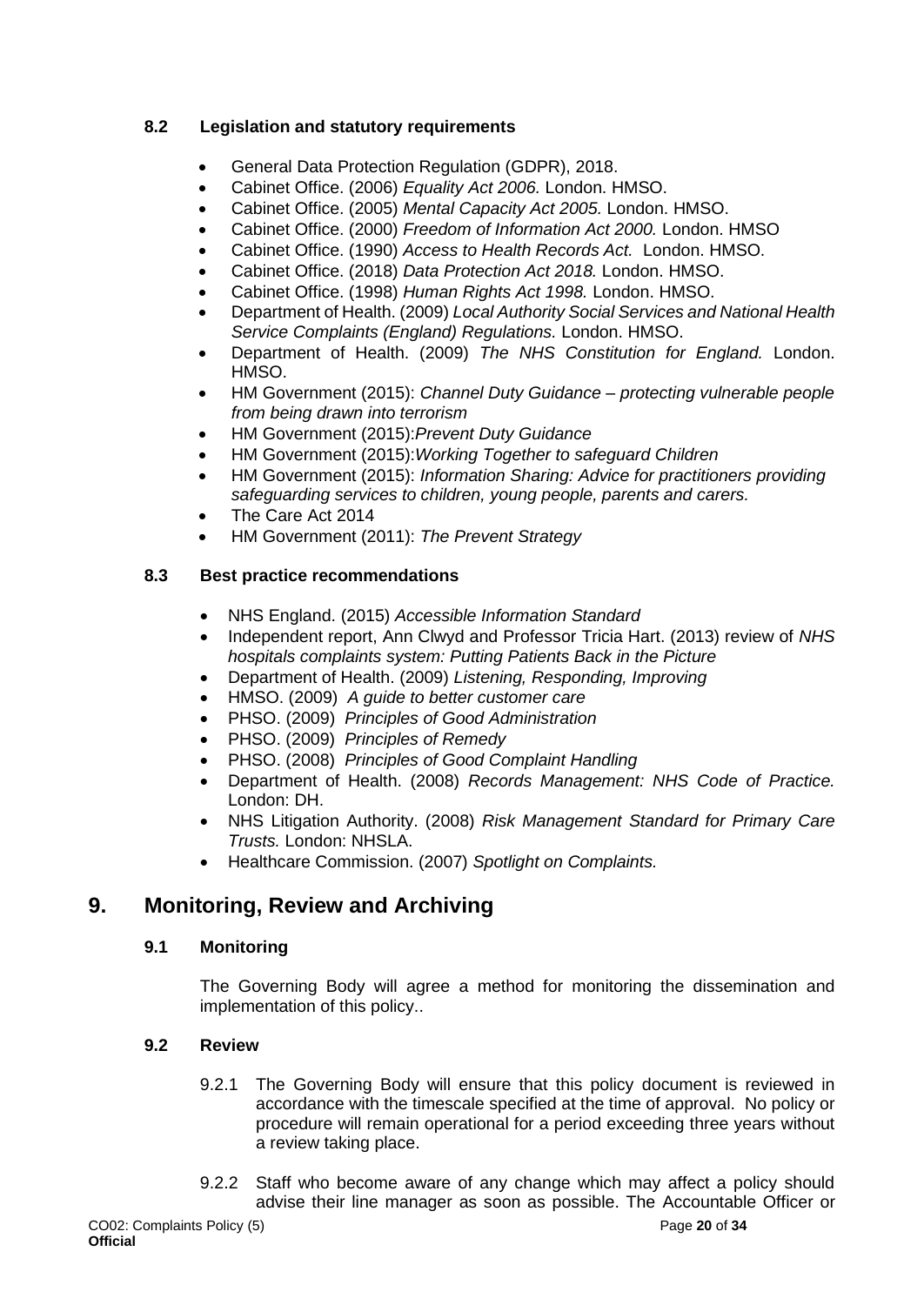nominated officer will then consider the need to review the policy or procedure outside of the agreed timescale for revision.

9.2.3 For ease of reference for reviewers or approval bodies, changes should be noted in the 'version control' table on the second page of this document.

NB: If the review consists of a change to an appendix or procedure document, approval may be given by the sponsoring manager and a revised document may be issued. Review to the main body of the policy must always follow the original approval process.

#### **9.3 Archiving**

The Governing Body will ensure that archived copies of superseded policy documents are retained in accordance with Records Management: Code of Practice for Health and Social Care 2016.

## <span id="page-20-0"></span>**10. Equality Analysis**

A full Equality Impact Assessment has been completed;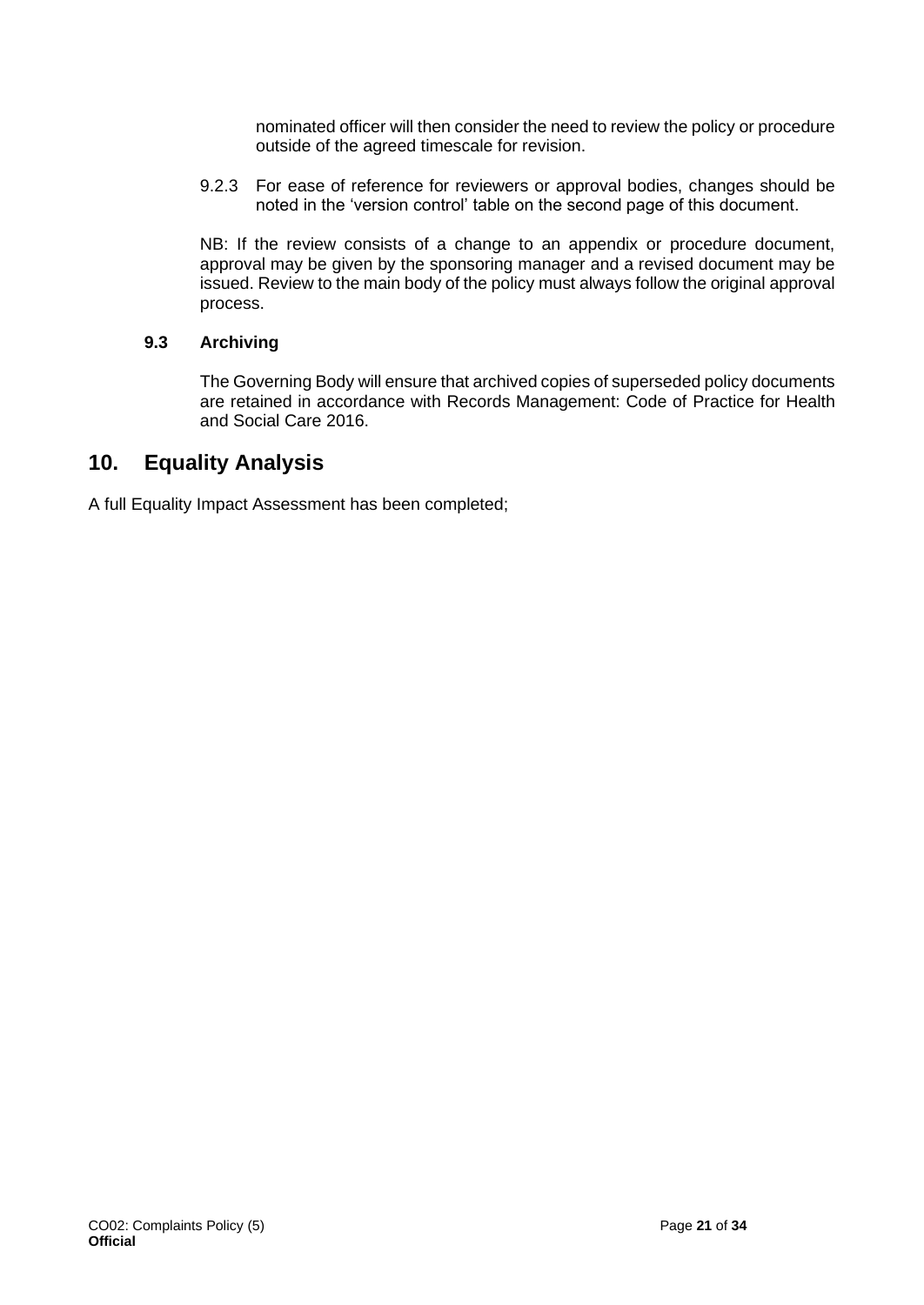## **Equality Impact Assessment**

## **Initial Screening Assessment (STEP 1)**

As a public body organisation we need to ensure that all our current and proposed strategies, policies, services and functions, have given proper consideration to equality, diversity and inclusion, do not aid barriers to access or generate discrimination against any protected groups under the Equality Act 2010 (Age, Disability, Gender Reassignment, Pregnancy and Maternity, Race, Religion/Belief, Sex, Sexual Orientation, Marriage and Civil Partnership).

This screening determines relevance for all new and revised strategies, policies, projects, service reviews and functions.

Completed at the earliest opportunity it will help to determine:

- The relevance of proposals and decisions to equality, diversity, cohesion and integration.
- Whether or not equality and diversity is being/has already been considered for due regard to the Equality Act 2010 and the Public Sector Equality Duty (PSED).
- Whether or not it is necessary to carry out a full Equality Impact Assessment.

### **Name(s) and role(s) of person completing this assessment:**

**Name:** Katharine Humby **Job Title:** Clinical Quality Manager **Organisation:** North of England Commissioning Support Unit (NECS)

#### **Title of the service/project or policy:** Complaints Policy (2)

| Is this a;                  |                         |                |
|-----------------------------|-------------------------|----------------|
| Strategy / Policy ⊠         | <b>Service Review</b> □ | Project $\Box$ |
| <b>Other Not applicable</b> |                         |                |

#### **What are the aim(s) and objectives of the service, project or policy:**

This policy describes the systems in place to effectively manage all complaints received by the organisation in accordance with NHS complaints regulations. It outlines the responsibilities and processes for receiving, handling, investigating and resolving complaints relating to the actions of the organisation, its staff and services.

The policy also includes the process used for complaints received relating to commissioned services such as NHS trusts, independent contractors (general practices, dental practices, pharmacies and opticians) and independent sector providers.

The purpose of this policy is to ensure that the CCG promotes best practice within its complaints management function, and also that it is compliant with the Local Authority Social Services and National Health Service Complaints (England) Regulations 2009.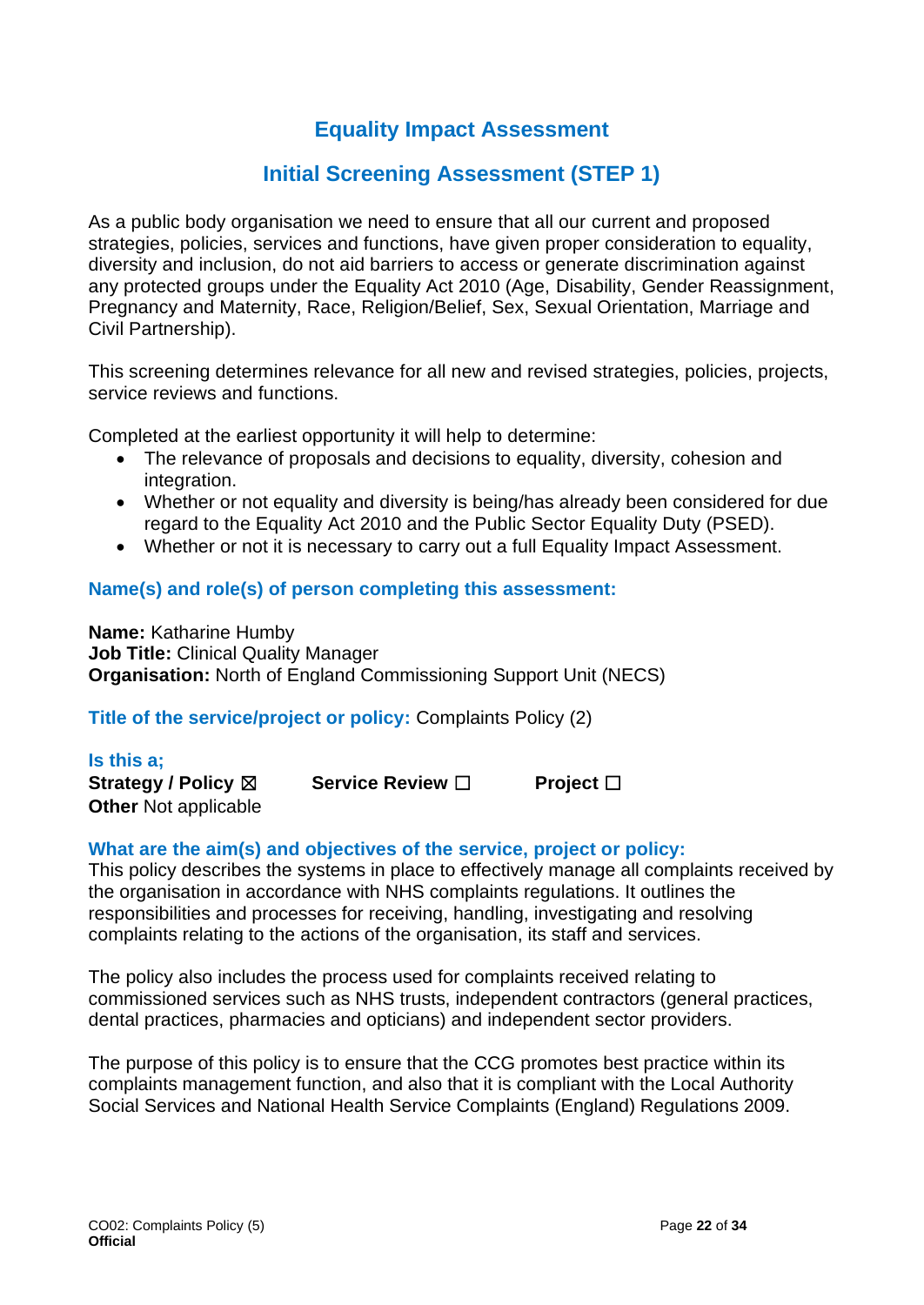Every complainant will be treated fairly and equally regardless of age, disability, race, culture, nationality, gender, sexual orientation and faith. The patient/complainant will not receive less help, will not have things made difficult for them and will not have the quality of their care will be compromised as a result of a complaint. For people who require language or signed interpreting this will be made available throughout the complaints process.

### **Who will the project/service /policy / decision impact?**

(Consider the actual and potential impact)

- **Staff**  $⊠$
- **Service User / Patients** ☒
- **Other Public Sector Organisations**☒
- **Voluntary / Community groups / Trade Unions** ☒
- **Others, please specify** N/A

| <b>Questions</b>                                                          | <b>Yes</b> | <b>No</b>   |
|---------------------------------------------------------------------------|------------|-------------|
| Could there be an existing or potential negative impact on any of the     |            | $\boxtimes$ |
| protected characteristic groups?                                          |            |             |
| Has there been or likely to be any staff/patient/public concerns?         |            | ⊠           |
| Could this piece of work affect how our services, commissioning or        |            | $\times$    |
| procurement activities are organised, provided, located and by whom?      |            |             |
| Could this piece of work affect the workforce or employment practices?    |            |             |
| Does the piece of work involve or have a negative impact on:              |            | $\times$    |
| Eliminating unlawful discrimination, victimisation and harassment         |            |             |
| Advancing quality of opportunity<br>$\bullet$                             |            |             |
| Fostering good relations between protected and non-protected<br>$\bullet$ |            |             |
| groups in either the workforce or community                               |            |             |

**If you have answered no to the above and conclude that there will not be a detrimental impact on any equality group caused by the proposed policy/project/service change, please state how you have reached that conclusion below:** 

Click here to enter text.

### **If you have answered yes to any of the above, please now complete the 'STEP 2 Equality Impact Assessment' document**

| <b>Accessible Information Standard</b>                                                                                                           | Yes         | No |
|--------------------------------------------------------------------------------------------------------------------------------------------------|-------------|----|
| Please acknowledge you have considered the requirements of the<br>Accessible Information Standard when communicating with staff and<br>patients. | $\boxtimes$ |    |
| https://www.england.nhs.uk/wp-content/uploads/2017/10/accessible-<br>info-standard-overview-2017-18.pdf                                          |             |    |
| If any of the above have not been implemented, please state the reason:<br>N/A                                                                   |             |    |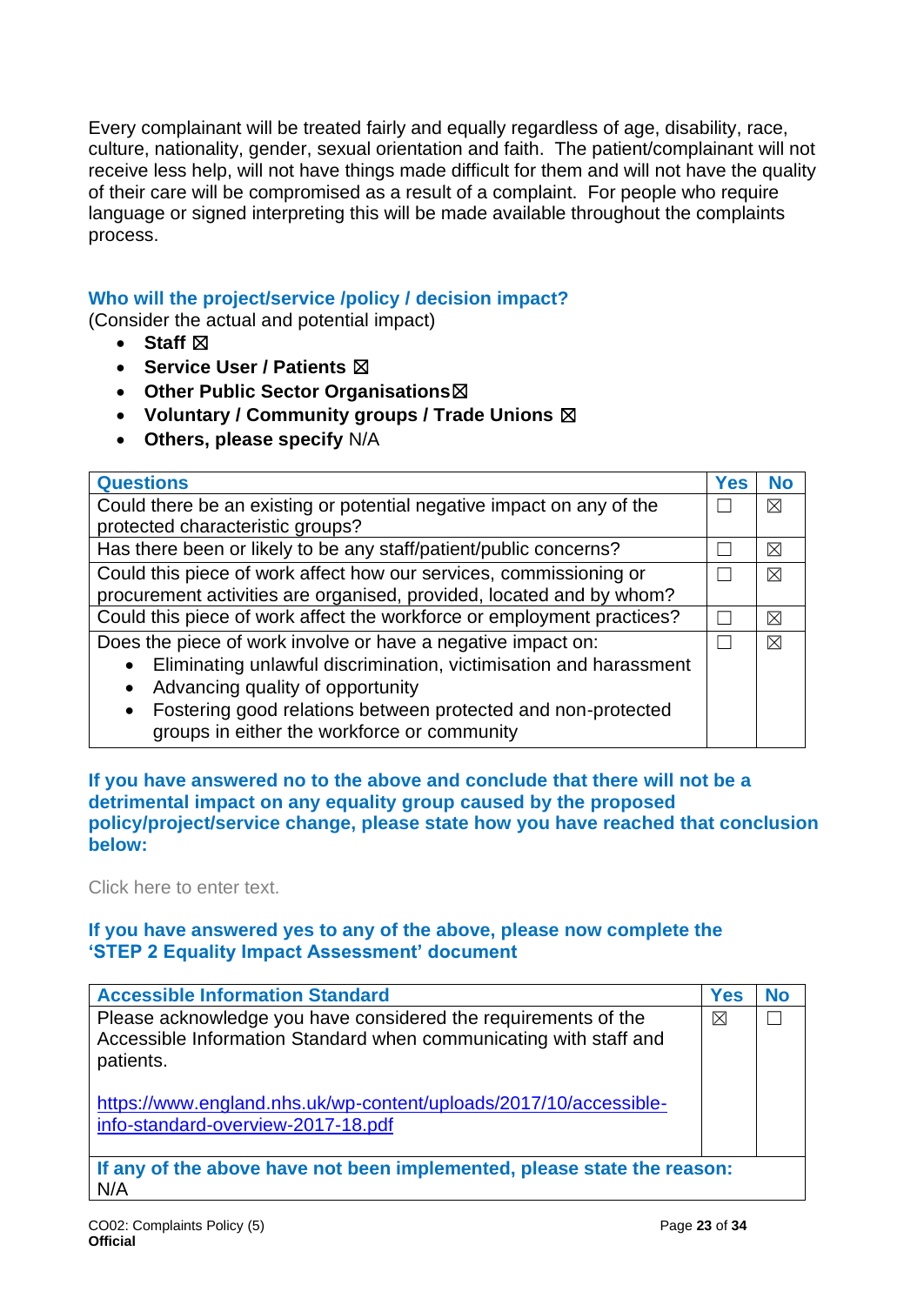## **Governance, ownership and approval**

| Please state here who has approved the actions and outcomes of the screening |                            |            |  |
|------------------------------------------------------------------------------|----------------------------|------------|--|
| <b>Name</b><br><b>Job title</b><br><b>Date</b>                               |                            |            |  |
| Approval                                                                     | <b>Executive Committee</b> | March 2021 |  |

### **Publishing**

This screening document will act as evidence that due regard to the Equality Act 2010 and the Public Sector Equality Duty (PSED) has been given.

## **Equality Impact Assessment: Policy – Strategy – Guidance (STEP 2)**

This EIA should be undertaken at the start of development of a new project, proposed service review, policy or process guidance to assess likely impacts and provide further insight to reduce potential barriers/discrimination. The scope/document content should be adjusted as required due to findings of this assessment.

This assessment should then be updated throughout the course of development and continuously updated as the piece of work progresses.

Once the project, service review, or policy has been approved and implemented, it should be monitored regularly to ensure the intended outcomes are achieved.

This EIA will help you deliver excellent services that are accessible and meet the needs of staff, patients and service users.

**This document is to be completed following the STEP 1 – Initial Screening Assessment**

## **STEP 2 EVIDENCE GATHERING**

### **Name(s) and role(s) of person completing this assessment:**

**Name:** Katharine Humby **Job Title:** Clinical Quality Manager **Organisation:** North of England Commissioning Support (NECS)

**Title of the service/project or policy:** Complaints Policy (2)

**Existing** ☒ **New / Proposed** ☐ **Changed** ☐

### **What are the intended outcomes of this policy/ service / process? (Include outline of objectives and aims;**

As outlined in the screening document above.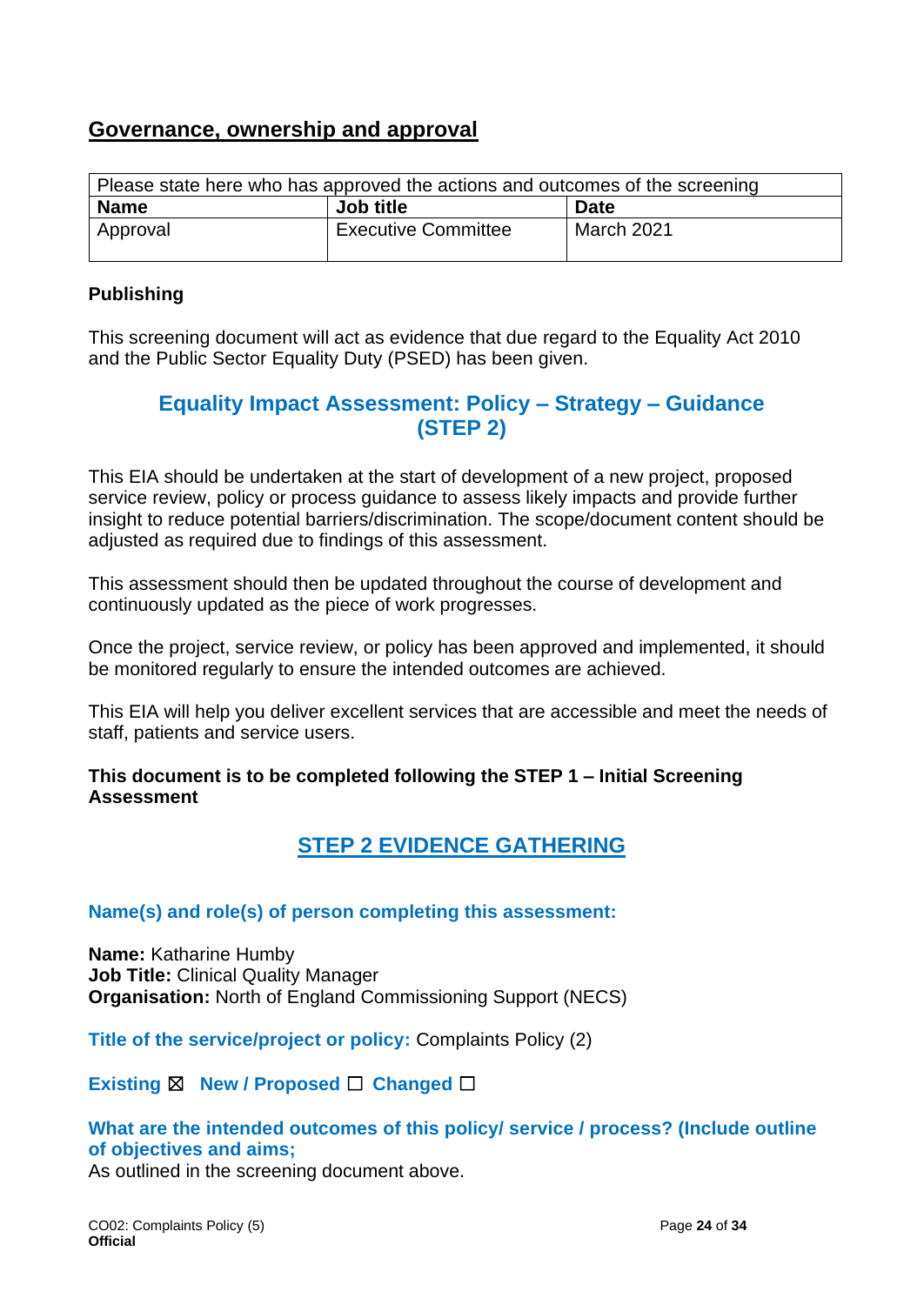### **Who will the project/service /policy / decision impact?**

(Consider the actual and potential impact)

- **Consultants** ☒
- **Nurses** ☒
- **Doctors** ☒
- **Staff**  $⊠$
- **Service User / Patients** ☒
- **Others, please specify** N/A

| <b>Current Evidence / Information held</b>                                                                                                                                                                                                                        | Outline what current data / information<br>is held about the users of the service /<br>patients / staff / policy / guidance?<br>Why are the changes being made? |
|-------------------------------------------------------------------------------------------------------------------------------------------------------------------------------------------------------------------------------------------------------------------|-----------------------------------------------------------------------------------------------------------------------------------------------------------------|
| (Census Data, Local Health Profile data,<br>Demographic reports, workforce<br>reports, staff metrics, patient/service<br>users/data, national reports, guidance<br>, legislation changes, surveys,<br>complaints, consultations/patient/staff<br>feedback, other) | Complaints / Incidents                                                                                                                                          |

## **STEP 3: FULL EQUALITY IMPACT ASSESSMENT**

### **The Equality Act 2010 covers nine 'protected characteristics' on the grounds upon which discrimination and barriers to access is unlawful.**

Outline what impact (or potential impact) the new policy/strategy/guidance will have on the following protected groups:

**Age**

*A person belonging to a particular age*

#### Neutral

#### **Disability**

*A person who has a physical or mental impairment, which has a substantial and long-term adverse effect on that person's ability to carry out normal day-to-day activities*

Information about the complaints procedure is available in other languages and formats upon request. Interpreters, including BSL interpreters, will be provided as required for face to face meetings with complainants. Complaints literature/web content is being reviewed/amended to ensure that staff and service users are aware of the facilities available for meeting a complainant or patient's communication requirements.

**Gender reassignment (including transgender) and Gender Identity**

*Medical term for what transgender people often call gender-confirmation surgery; surgery to bring the primary and secondary sex characteristics of a transgender person's body into alignment with his or her internal self perception.*

#### Neutral

**Marriage and civil partnership** 

**Neutral**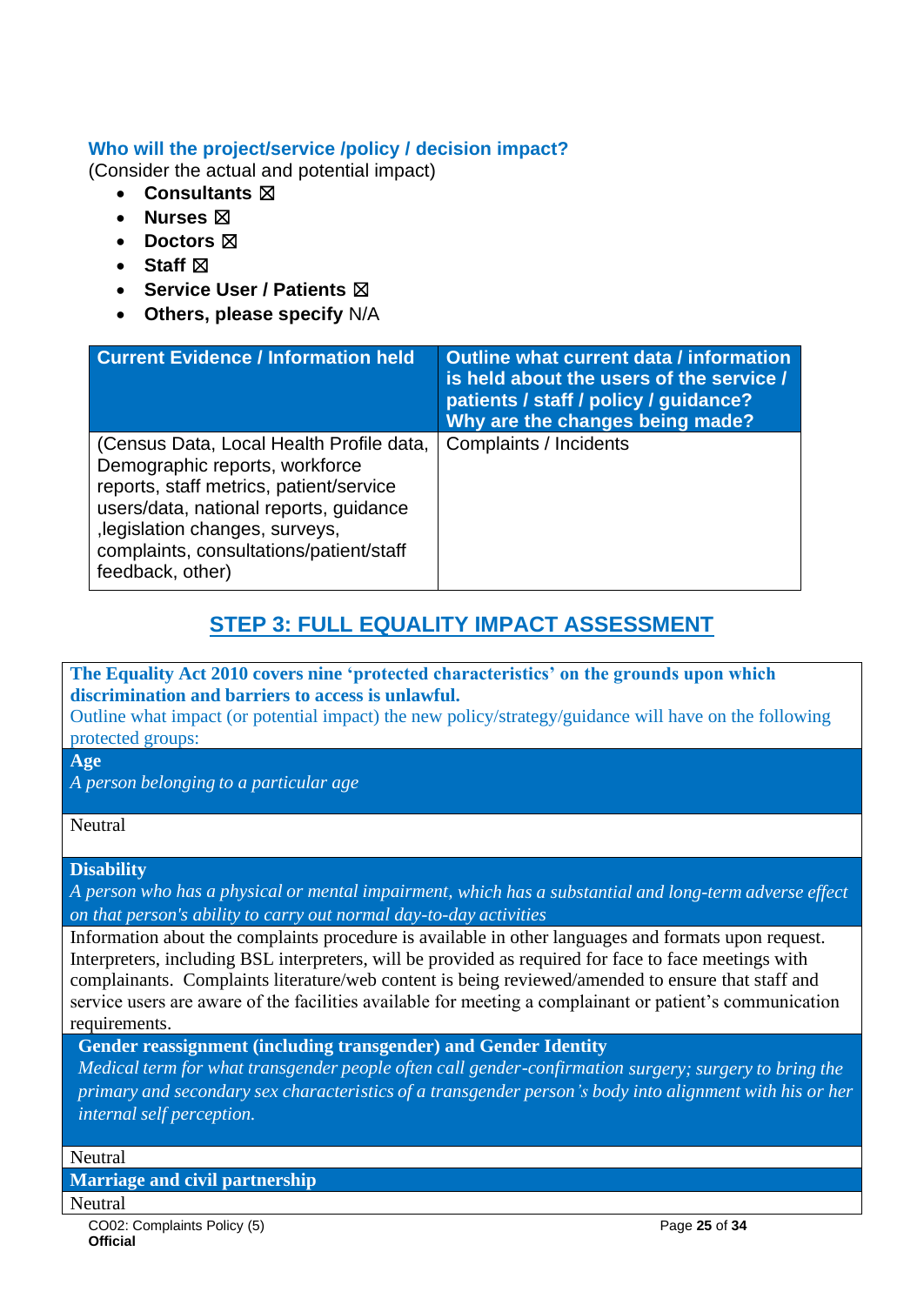**Pregnancy and maternity** 

*Pregnancy is the condition of being pregnant or expecting a baby. Maternity refers to the period after the birth, and is linked to maternity leave in the employment context.*

Neutral

**Race**

It refers to a group of people defined by their race, colour, and nationality, ethnic or national origins, *including travelling communities.*

Information about the complaints procedure is available in other languages and formats upon request. Interpreters, including BSL interpreters, will be provided as required for face to face meetings with complainants. Complaints literature/web content is being reviewed/amended to ensure that staff and service users are aware of the facilities available for meeting a complainant or patient's communication requirements.

#### **Religion or Belief**

*Religion is defined as a particular system of faith and worship but belief includes religious and philosophical beliefs including lack of belief (e.g. Atheism). Generally, a belief should affect your life choices or the way you live for it to be included in the definition.*

#### **Neutral**

**Sex/Gender**

*A man or a woman.*

Neutral

**Sexual orientation**

*Whether a person's sexual attraction is towards their own sex, the opposite sex or to both sexes*

**Neutral** 

**Carers**

*A family member or paid [helper](http://www.oxforddictionaries.com/definition/english/%20http:/www.oxforddictionaries.com/definition/english/helper#helper__2) who regularly looks after a child or a [sick,](http://www.oxforddictionaries.com/definition/english/%20http:/www.oxforddictionaries.com/definition/english/sick#sick__2) [elderly,](http://www.oxforddictionaries.com/definition/english/%20http:/www.oxforddictionaries.com/definition/english/elderly#elderly__2) or [disabled](http://www.oxforddictionaries.com/definition/english/%20http:/www.oxforddictionaries.com/definition/english/disabled#disabled__2) person* **Neutral** 

#### **Other identified groups relating to Health Inequalities**

*such as deprived socio-economic groups, rural areas, armed forces, people with substance/alcohol abuse and sex workers.*

*(Health inequalities have been defined as "Differences in health status or in the distribution of health determinants between different population groups."*

*Health inequalities can therefore occur across a range of social and demographic indicators, including socio-economic status, occupation, geographical locations.)*

Neutral

## **STEP 4: ENGAGEMENT AND INVOLVEMENT**

Have you engaged stakeholders in testing the policy/guidance or process proposals including the impact on protected characteristics?

#### **Guidance Notes**

- **List the stakeholders engaged**
- What was their feedback?
- List changes/improvements made as a result of their feedback
- List the mitigations provided following engagement for potential or actual impacts identified in the impact assessment.

#### Not applicable.

If no engagement has taken place, please state why:

#### Not applicable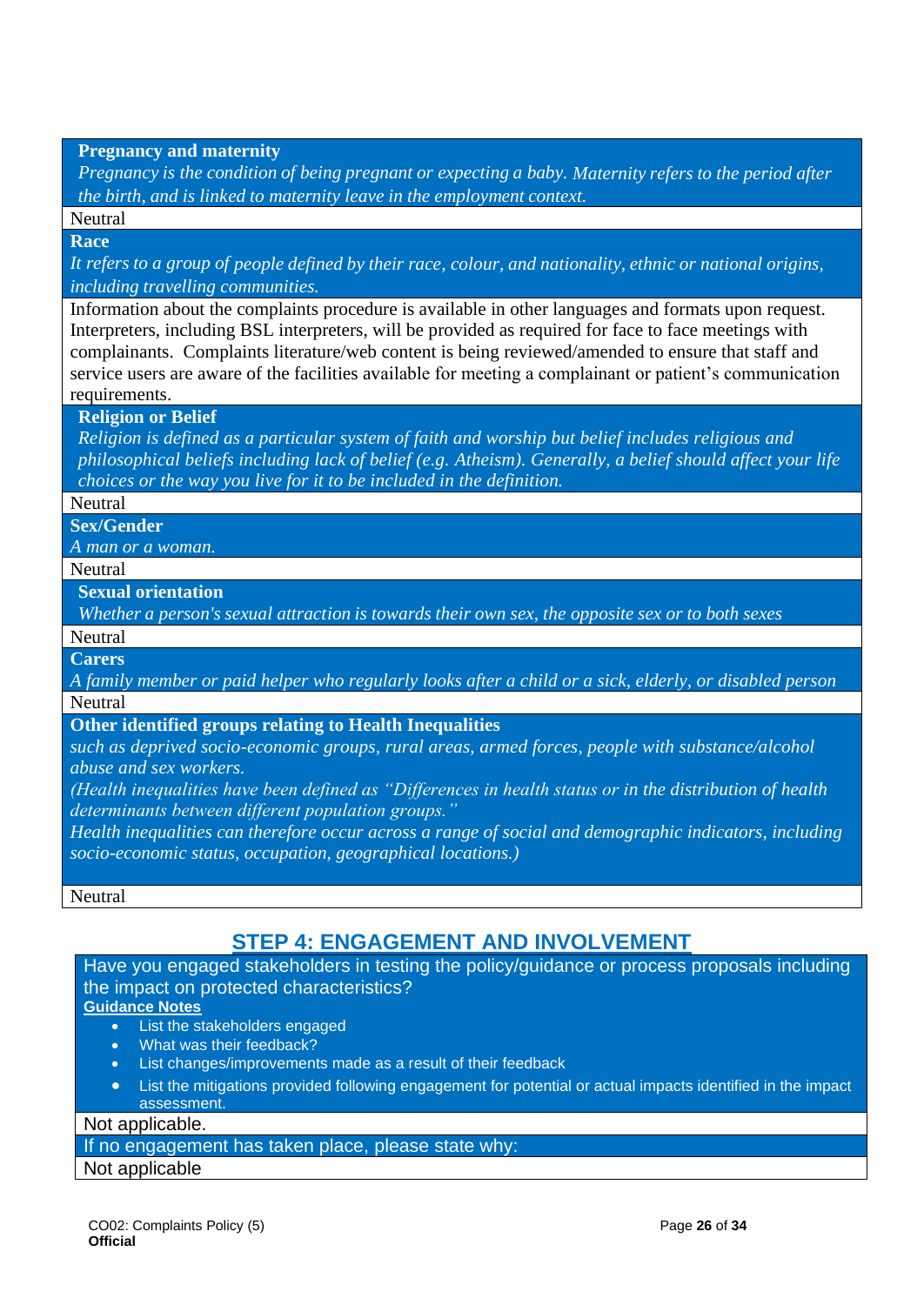## **STEP 5: METHODS OF COMMUNICATION**

| policy/strategy/guidance?                                                                                                                                                            | What methods of communication do you plan to use to inform service users/staff about the |
|--------------------------------------------------------------------------------------------------------------------------------------------------------------------------------------|------------------------------------------------------------------------------------------|
| $\Box$ Verbal – meetings                                                                                                                                                             | □ Verbal - Telephone                                                                     |
| $\Box$ Written – Letter                                                                                                                                                              | $\boxtimes$ Written – Leaflets/guidance booklets                                         |
| □ Written - Email                                                                                                                                                                    | $\boxtimes$ Internet/website<br>$\Box$ Intranet page                                     |
| $\boxtimes$ Other – Staff Briefing                                                                                                                                                   |                                                                                          |
| If other please state: In addition to sharing the changes to the policy via websites and<br>information leaflets, other specific methods of communication will be considered case by |                                                                                          |

## case.

## **Step 6 – Accessible Information Standard Check**

From 1st August 2016 onwards, all organisations that provide NHS care and / or publiclyfunded adult social care are legally required to follow the Accessible Information Standard. The Standard sets out a specific, consistent approach to identifying, recording, flagging, sharing and meeting the information and communication support needs of patients, service users, carers and parents with a disability, impairment or sensory loss.

[https://www.england.nhs.uk/wp-content/uploads/2017/10/accessible-info-standard](https://www.england.nhs.uk/wp-content/uploads/2017/10/accessible-info-standard-overview-2017-18.pdf)[overview-2017-18.pdf](https://www.england.nhs.uk/wp-content/uploads/2017/10/accessible-info-standard-overview-2017-18.pdf)

**Tick to confirm you have you considered an agreed process for:**

 $\boxtimes$  Asking people if they have any information or communication needs, and find out how to meet their needs.

 $\boxtimes$  Have processes in place that ensure people receive information which they can access and understand, and receive communication support they need it.

If any of the above have not been implemented, please state the reason: NA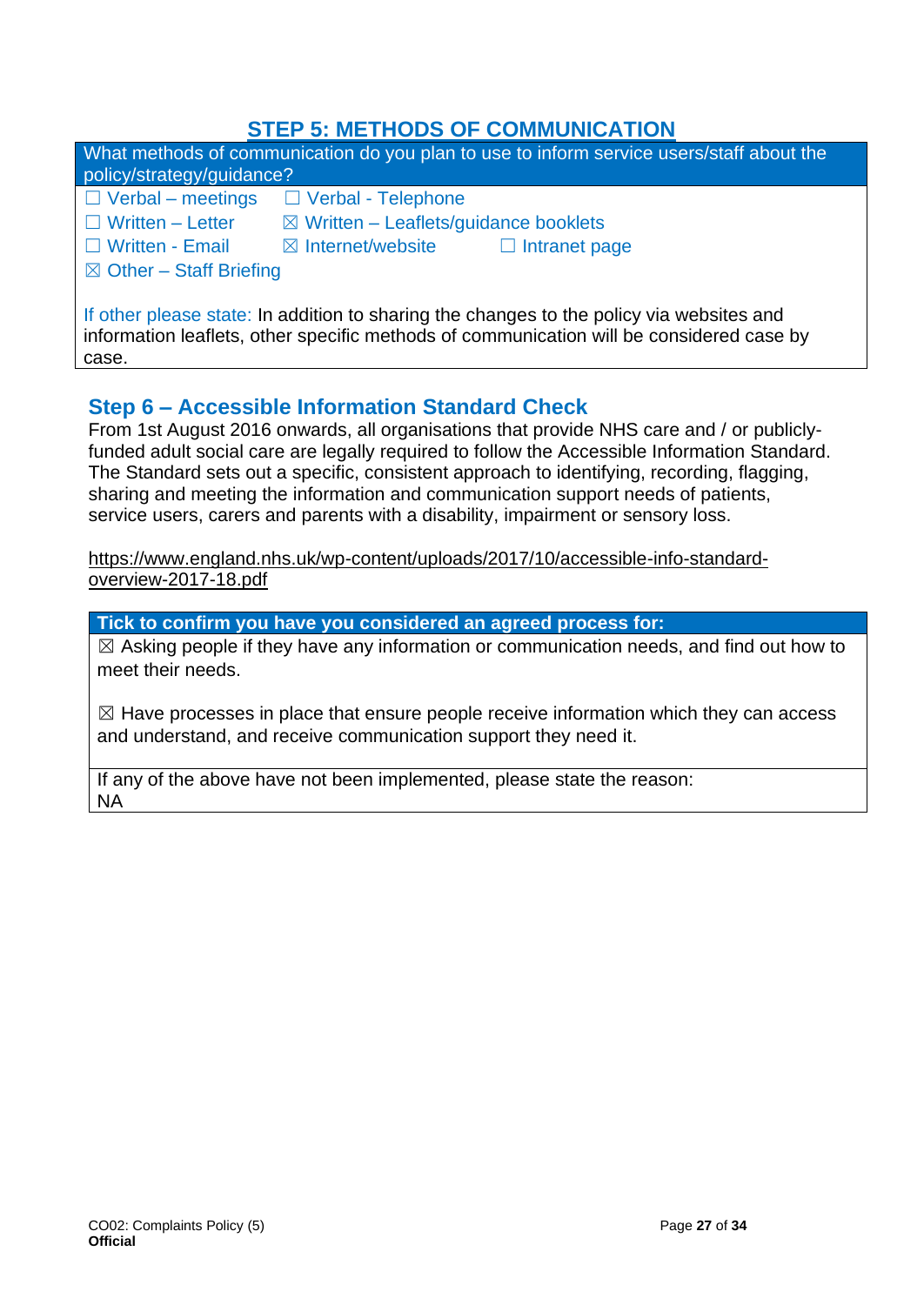| STEP 7: POTENTIAL IMPACTS IDENTIFED; ACTION PLAN |                                                                                      |                                       |                                                                                                                                                                                                                                                 |                                                                                                                                                                                                                                                                                                                                                                                                                           |                        |                                  |  |
|--------------------------------------------------|--------------------------------------------------------------------------------------|---------------------------------------|-------------------------------------------------------------------------------------------------------------------------------------------------------------------------------------------------------------------------------------------------|---------------------------------------------------------------------------------------------------------------------------------------------------------------------------------------------------------------------------------------------------------------------------------------------------------------------------------------------------------------------------------------------------------------------------|------------------------|----------------------------------|--|
| <b>Ref</b><br>no.                                | <b>Potential/actual</b><br>Impact<br>identified                                      | <b>Protected</b><br>Group<br>Impacted | Action(s) required                                                                                                                                                                                                                              | <b>Expected</b><br><b>Outcome</b>                                                                                                                                                                                                                                                                                                                                                                                         | <b>Action</b><br>Owner | Timescale/<br>Completion<br>date |  |
| 1                                                | Access to<br>information in<br>other formats,<br>including access<br>to interpreters | All                                   | Complaints<br>literature/web<br>content is being<br>reviewed/amended<br>to ensure that staff<br>and service users<br>are aware of the<br>facilities available<br>for meeting a<br>complainant or<br>patient's<br>communication<br>requirements. | Information<br>about the<br>complaints<br>procedure is<br>available in<br>other<br>languages<br>and formats<br>upon request.<br>Interpreters,<br>including BSL<br>interpreters,<br>will be<br>provided as<br>required for<br>face to face<br>meetings with<br>complainants.<br>Although this<br>arrangement<br>is already in<br>place, it is not<br>referenced in<br>complaint<br>literature or in<br>website<br>content. | Complaints<br>Team     | 2020/21                          |  |

## **STEP 7: POTENTIAL IMPACTS IDENTIFED; ACTION PLAN**

# **GOVERNANCE, OWNERSHIP AND APPROVAL**

| Please state here who has approved the actions and outcomes of the screening |             |                   |  |  |
|------------------------------------------------------------------------------|-------------|-------------------|--|--|
| <b>Name</b>                                                                  | Job title   | <b>Date</b>       |  |  |
| Approval                                                                     | <b>QPSC</b> | <b>April 2021</b> |  |  |
|                                                                              |             |                   |  |  |

| Presented to (Appropriate Committee) | <b>Publication Date</b> |
|--------------------------------------|-------------------------|
| I QSPC                               | l April 2021            |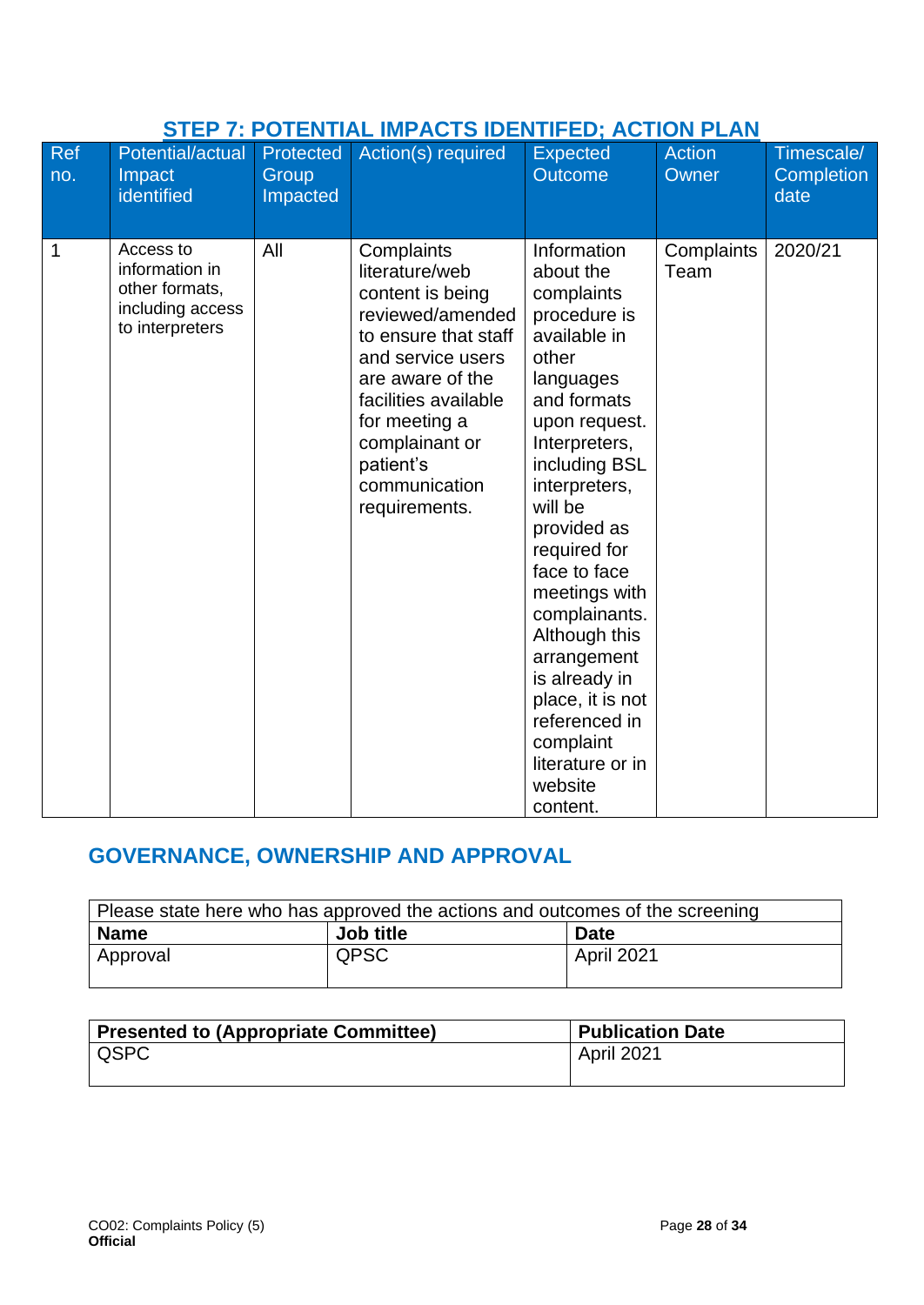# **Appendix 1**

# <span id="page-28-0"></span>**Duties and Responsibilities**

| <b>Council of</b><br><b>Members</b><br><b>Accountable</b><br><b>Officer</b> | The Council of Members has delegated responsibility to<br>the Governing Body (GB) for setting the strategic context<br>which<br>organisational process<br>documents<br>in<br>are<br>developed, and for establishing a scheme of delegation<br>for the formal review and approval of such documents.<br>The Accountable Officer has overall responsibility for the<br>operational<br>direction<br>and<br>management,<br>strategic<br>including ensuring that CCG process documents comply<br>with all legal, statutory and good practice guidance<br>requirements. |
|-----------------------------------------------------------------------------|-------------------------------------------------------------------------------------------------------------------------------------------------------------------------------------------------------------------------------------------------------------------------------------------------------------------------------------------------------------------------------------------------------------------------------------------------------------------------------------------------------------------------------------------------------------------|
| <b>CSU</b><br><b>Complaints</b><br><b>Team</b>                              | The CSU Complaints Team is responsible for the day-to-<br>day handling of complaints and will be readily available<br>to receive complaints, support staff with the local<br>resolution process and to give information and advice<br>where required.                                                                                                                                                                                                                                                                                                             |
|                                                                             | Where appropriate, the CSU complaints team will also<br>arrange a conciliation service to assist in the resolution<br>of complaints. Information will also be relayed to the<br>complainant regarding advocacy services that are<br>available.                                                                                                                                                                                                                                                                                                                    |
|                                                                             | The CSU complaints team will co-ordinate and collate all<br>the information required in order to produce a draft<br>response to the complainant. All actions arising as a<br>result of a complaint investigation will be monitored by<br>the CSU complaints team to ensure implementation, in<br>conjunction with line managers and heads of service.                                                                                                                                                                                                             |
|                                                                             | The CSU complaints team is responsible for entering<br>information onto the risk management database and<br>producing appropriate reports as required, including the<br>collection of data to enable the annual complaints return<br>to the Department of Health.                                                                                                                                                                                                                                                                                                 |
|                                                                             | The CSU complaints team will keep up to date with<br>current legislation and advise others as appropriate.                                                                                                                                                                                                                                                                                                                                                                                                                                                        |
|                                                                             | In cases that involve the PHSO, the CSU complaints<br>team will be the point of contact for the Ombudsman and<br>will liaise with them in any investigation.                                                                                                                                                                                                                                                                                                                                                                                                      |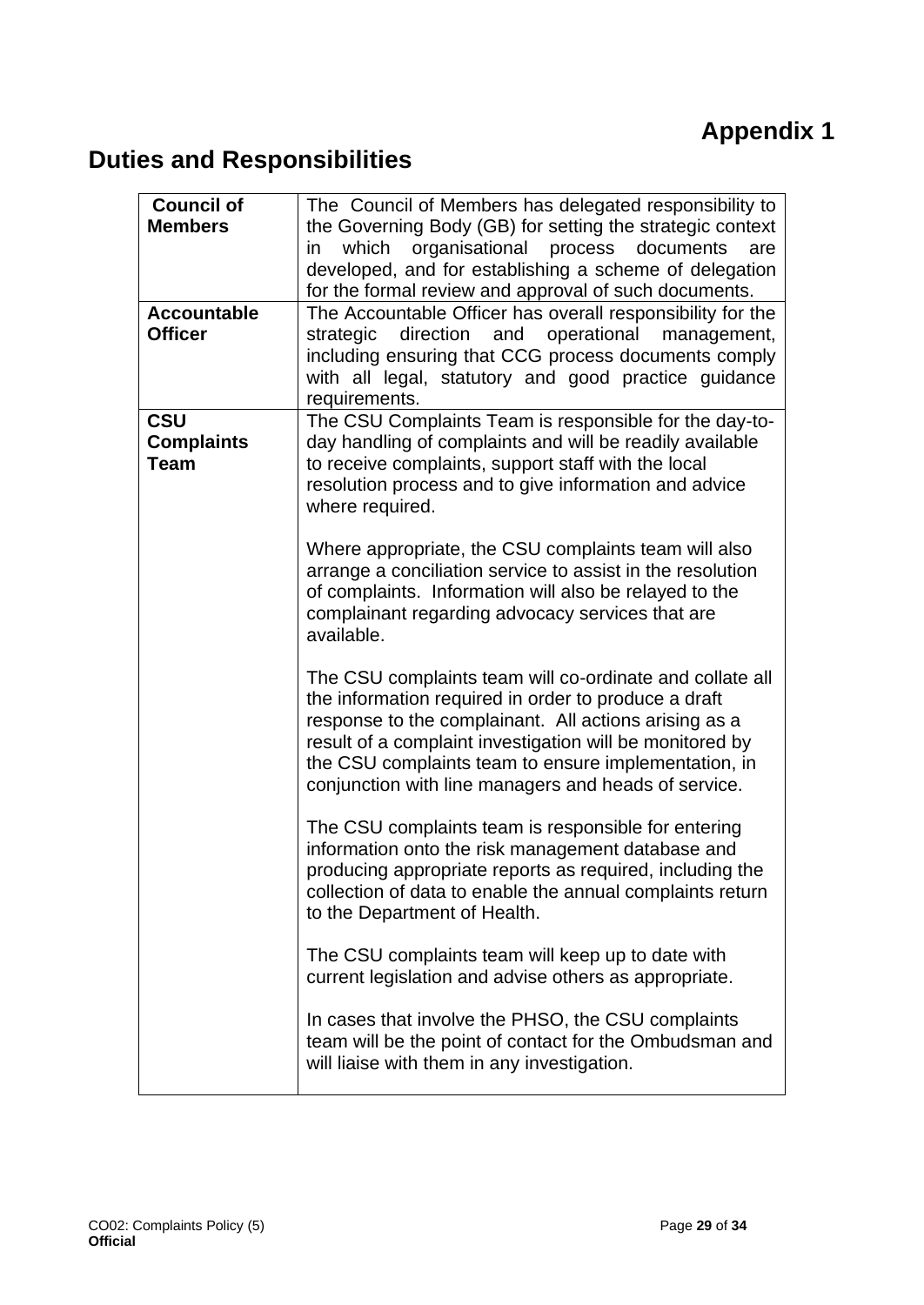| Investigating<br>manager                          | The investigating manager is responsible for undertaking<br>the detailed investigation of complaints, to provide<br>information in order that the CSU complaints team can<br>draft the written response for signature by the<br>accountable officer (or nominated deputy).<br>The investigating manager will establish the underlying<br>causes of complaints and ensure that these are properly<br>understood, lessons are learned and where appropriate,<br>improvements are implemented. The investigating<br>manager is also responsible for ensuring that any                                                                                                                                                                                                                                                                                                              |
|---------------------------------------------------|---------------------------------------------------------------------------------------------------------------------------------------------------------------------------------------------------------------------------------------------------------------------------------------------------------------------------------------------------------------------------------------------------------------------------------------------------------------------------------------------------------------------------------------------------------------------------------------------------------------------------------------------------------------------------------------------------------------------------------------------------------------------------------------------------------------------------------------------------------------------------------|
|                                                   | actions arising from complaints are implemented and the<br>outcome is fed back to the CSU complaints team.                                                                                                                                                                                                                                                                                                                                                                                                                                                                                                                                                                                                                                                                                                                                                                      |
| <b>Senior</b><br><b>Management</b><br><b>Team</b> | The senior management team is responsible for ensuring<br>that complaints are investigated in accordance with this<br>policy; working with the CSU complaints team to ensure<br>satisfactory resolution of complaints, including<br>the<br>implementation of any lessons learned.                                                                                                                                                                                                                                                                                                                                                                                                                                                                                                                                                                                               |
| <b>CSU Staff</b>                                  | Whilst working on behalf of the CCG, CSU staff will be<br>expected to comply with all policies, procedures and<br>expected standards of behaviour within the CCG,<br>however they will continue to be governed by all policies<br>and procedures of their employing organisation.                                                                                                                                                                                                                                                                                                                                                                                                                                                                                                                                                                                               |
| <b>All staff</b>                                  | All staff, including temporary and agency staff, are<br>responsible for:<br>Compliance with relevant process documents.<br>Failure to comply may result in disciplinary action<br>being taken.<br>Co-operating with the<br>development<br>and<br>$\bullet$<br>implementation of policies and procedures and as<br>part of their normal duties and responsibilities.<br>Identifying the need for a change in policy or<br>procedure as a result of becoming aware of changes<br>in practice, changes to statutory requirements,<br>revised professional or clinical standards<br>and<br>local/national directives, and advising their line<br>manager accordingly.<br>Identifying training needs in respect of policies and<br>$\bullet$<br>procedures and bringing them to the attention of<br>their line manager.<br>Attending training / awareness sessions when<br>provided. |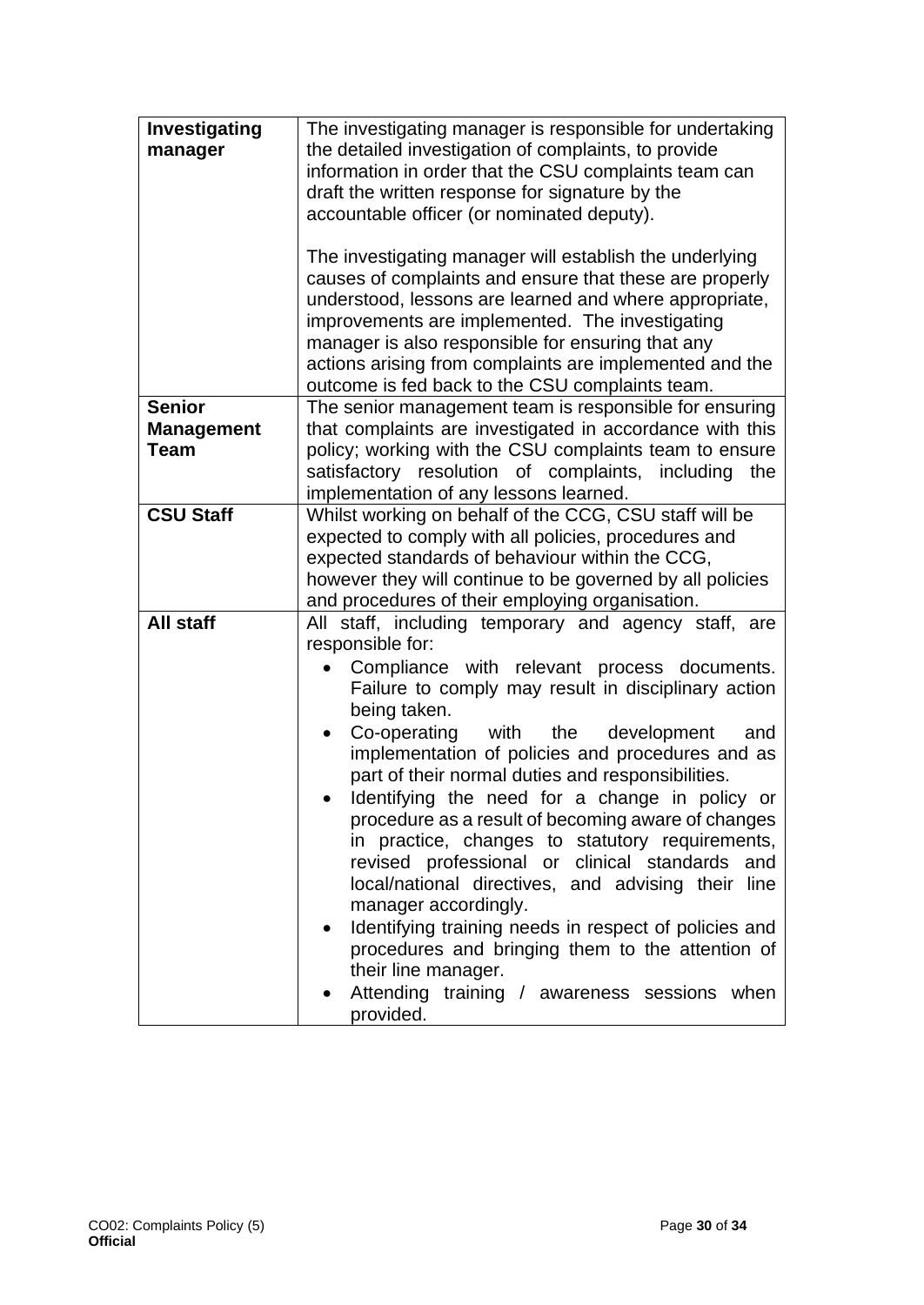# **Appendix 2**

#### **Procedure for Handling Habitual and/or Persistent Complaints**

#### <span id="page-30-0"></span>**1 Introduction**

The organisation is committed to dealing effectively and empathetically with people who complain about NHS services and also to learning from the findings of complaints investigations. However, sometimes organisations need to deal with persistent complainants. Handling such complaints can place a strain on time and resources and cause undue stress for staff - some may need support in difficult situations. NHS staff are trained to respond with patience and sympathy to the needs of all complainants but there are times when there is nothing further that can reasonably be done to assist them or to rectify a real or perceived problem.

In determining arrangements for handling complainants there are two key considerations. The first is to ensure that the complaints procedure has been correctly implemented so far as possible and that no material element of a complaint is overlooked or inadequately addressed and to appreciate that habitual or persistent complaints may have issues which contain some genuine substance. The need to ensure an equitable approach is crucial. The second is to be able to identify the stage at which a complainant has become habitual or persistent. A recognised approach to this is to have an approved procedure.

It is important to note that implementation of such a procedure would only occur in exceptional circumstances.

#### **2 Purpose of the Procedure**

Complaints are processed in accordance with NHS complaints procedures and the CCG's Complaints Policy and procedures. During this process staff inevitably may have contact with a small number of complainants who can absorb a disproportionate amount of NHS resources in dealing with their complaints. The aim of this procedure document is to identify situations where the complainant might be considered too habitual or persistent and to suggest ways of responding to these situations.

It is emphasised that this procedure should only be used as a last resort and after all reasonable measures have been taken to try to resolve complaints following the NHS complaints procedures, for example, through local resolution, conciliation, or involvement of the relevant independent complaints advocacy service as appropriate. Judgement and discretion must be used in applying the criteria to identify potential habitual or persistent complainants and in deciding action to be taken in specific cases.

The procedure should only be implemented following careful consideration by, and with authorisation of, the Accountable Officer (or nominated deputy) of the organisation. Where deputies are used, the reason for the non-availability of the Accountable Officer should be recorded on file.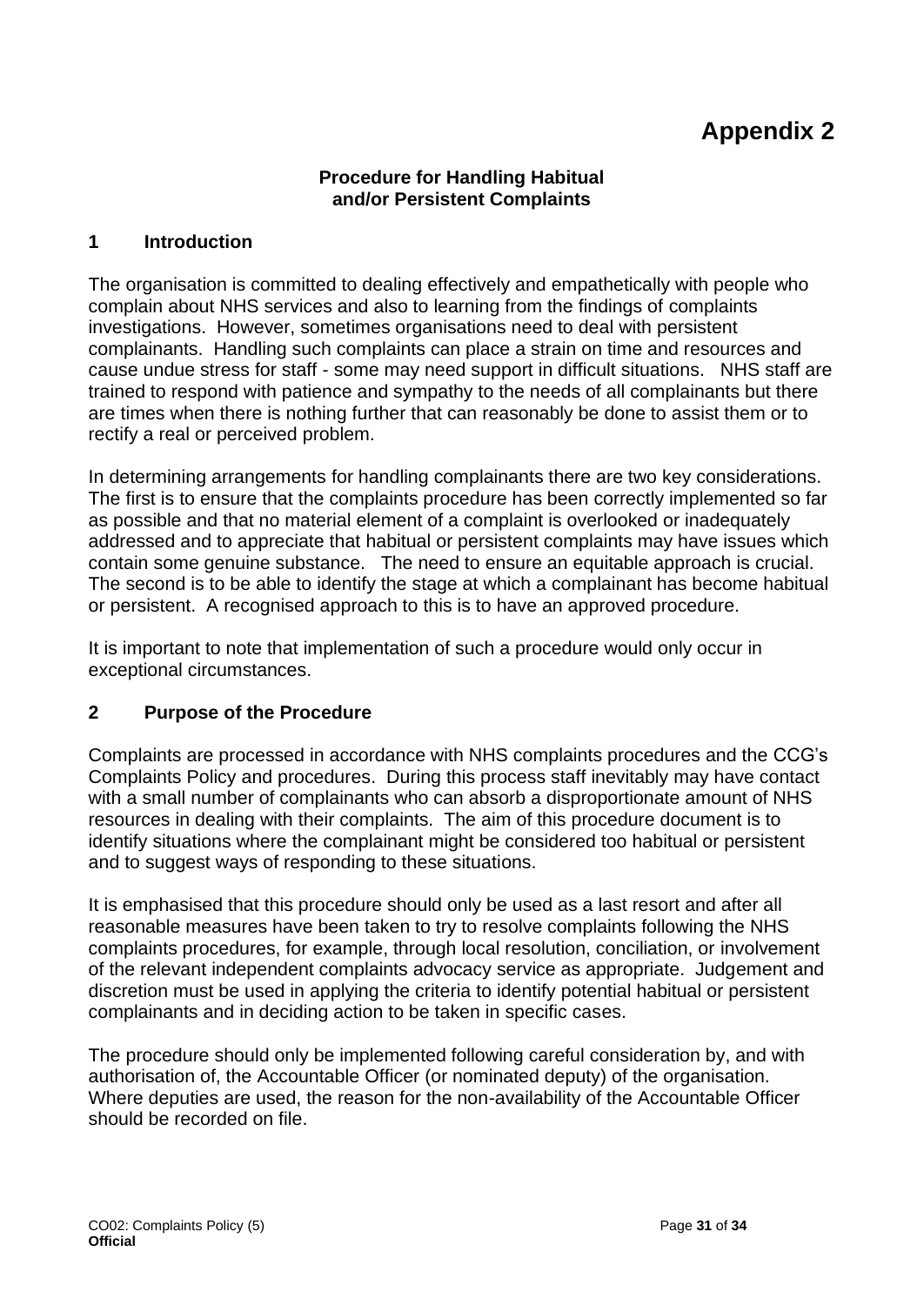## **3 Definition of a Habitual or Persistent Complaint**

Complainants (and/or anyone acting on their behalf) may be deemed to be habitual or persistent complainants where previous or current contact with them shows that they meet **TWO OR MORE** of the following criteria:

Where complainants:

- i Persist in pursuing a complaint where the NHS complaints procedure has been fully and properly implemented and exhausted (eg where investigation has been denied as "out of time", where the Ombudsman has declined a request for independent review or has already investigated the matter).
- ii Change the substance of a complaint or continually raise new issues or seek to prolong contact by continually raising further concerns or questions upon receipt of a response whilst the complaint is being addressed. (Care must be taken not to discard any new issues, which are significantly different from the original complaint. These might need to be addressed as separate complaints).
- iii Are unwilling to accept documented evidence of treatment given as being factual, eg drug records, manual or computer records, nursing records or deny receipt of an adequate response in spite of correspondence specifically answering their questions, or do not accept that facts can sometimes be difficult to verify when a long period of time has elapsed.
- iv Do not clearly identify the precise issues which they wish to be investigated, despite reasonable efforts of NHS staff and, where appropriate, the independent complaints advisory service to help them specify their concerns, and/or where the concerns identified are not within the remit of the organisation to investigate.
- v Focus on a trivial matter to an extent which is out of proportion to its significance and continue to focus on this point. (It is recognised that determining what a "trivial" matter is can be subjective and careful judgement must be used in applying the criteria).
- Vi Have threatened or used actual physical violence towards staff or their families or associates at any time. This will in itself, cause personal contact with the complainant and/or their representatives to be discontinued and the complaint will, thereafter, only be pursued through written communication. (All such incidents should be reported via SIRMS).
- Vii Have in the course of addressing a registered complaint, had an excessive number of contacts with the organisation placing unreasonable demands on staff. (A contact may be in person or by telephone, letter, email or fax. Discretion must be used in determining the precise number of excessive contacts applicable under this section, using judgement based on the specific circumstances of each individual case).
- Viii Have harassed or been personally abusive or verbally aggressive on more than one occasion towards staff dealing with their complaint or their families or associates. (Staff must recognise that complainants may sometimes act out of character at times of stress, anxiety, or distress and should make reasonable allowances for this. They should document all incidents of harassment and report via SIRMS).
- ix Are known to have recorded meetings or face-to-face/telephone conversations without the prior knowledge and consent of other parties involved.
- x Display unreasonable demands or patient/complainant expectations and fail to accept that these may be unreasonable (eg insist on response to complaints or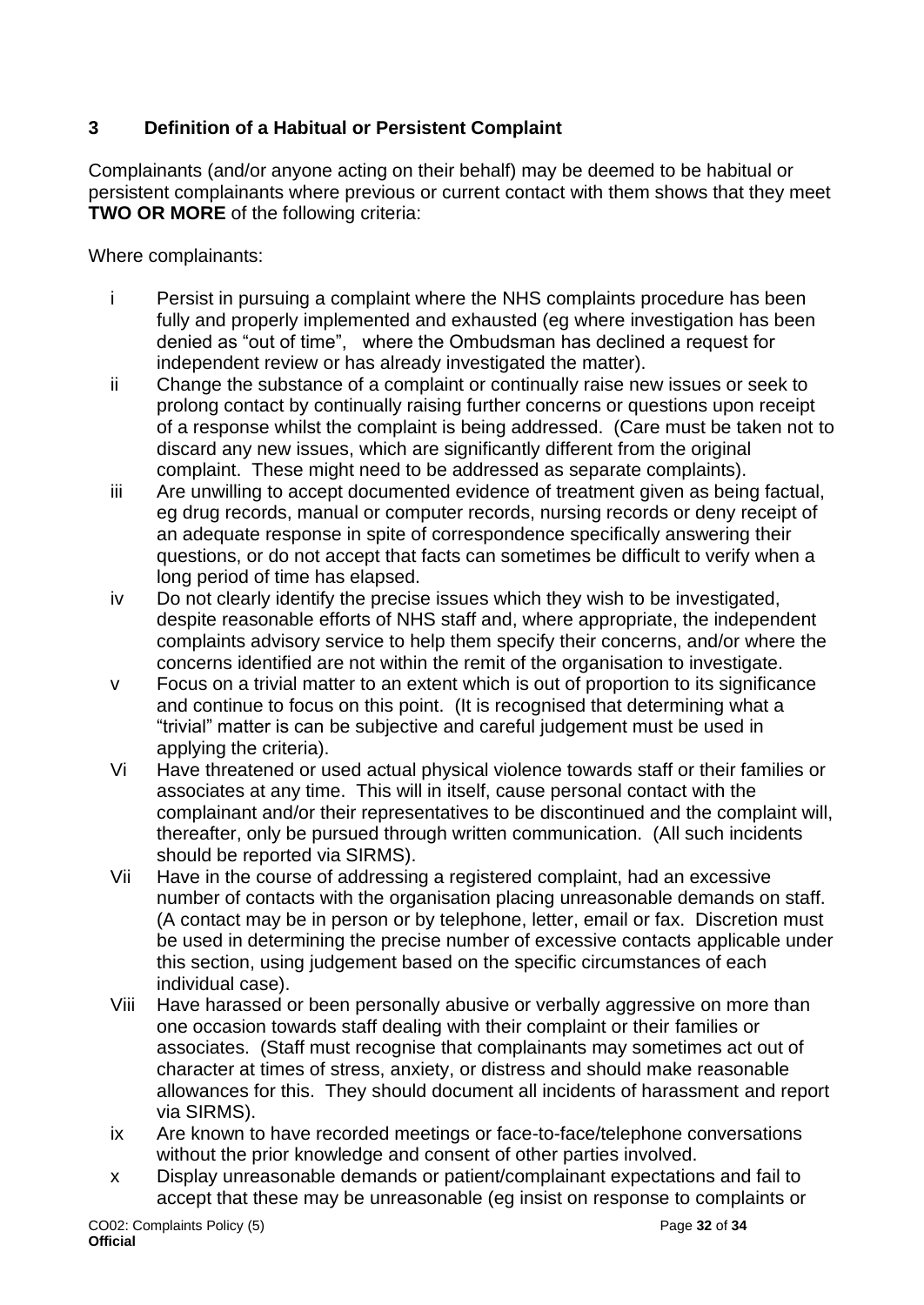enquiries being provided more urgently than is reasonable or normal recognised practice).

## **4 Options for Dealing with Habitual or Persistent Complaints**

Where complainants have been identified as habitual or persistent in accordance with the above criteria, the Accountable Officer (or appropriate deputy in their absence) will determine what action to take. The Accountable Officer (or nominated deputy) will implement such action and will notify complainants in writing of the reasons why they have been classified as habitual or persistent complainants and the action to be taken. A copy this procedure should be shared with them along with advice to take account of the criteria in any further dealings with the organisation; This notification may be copied for the information of others already involved in the complaint, eg practitioners, mediators, conciliators, ICA, MP. A record must be kept for future reference of the reasons why a complainant has been classified as habitual or persistent. It may also be appropriate to suggest that complainant seeks advice in processing their complaint, eg through the relevant independent advocacy service for their area.

The Accountable Officer (or deputy) may decide to deal with complainants in one or more of the following ways:

- Try to resolve matters, before invoking this procedure, by drawing up a signed "agreement" with the complainant (and if appropriate involving the relevant member of staff in a two-way agreement) which sets out a code of behaviour for the parties involved if the organisation is to continue processing the complaint. If these terms are contravened consideration would then be given to implementing other action as indicated in this section.
- Decline contact with the complainants either in person, by telephone, by fax, by letter/email or any combination of these, provided that one form of contact is maintained or alternatively restrict contact to liaison through a third party. (If staff are to withdraw from a telephone conversation with a complainant it may be helpful for them to have an agreed statement available to be used at such times).
- Notify the complainants in writing that the Accountable Officer has responded fully to the points raised and has tried to resolve the complaint but there is nothing more to add and continuing contact on the matter will serve no useful purpose. The complainants should also be notified that the correspondence is at an end and that further letters received will be acknowledged but not answered.
- Temporarily suspend all contact with complainants or investigation of a complaint whilst seeking legal advice or guidance from relevant agencies.

## **5 Withdrawing 'Habitual or Persistent' Status**

CO02: Complaints Policy (5) Page **33** of **34 Official** Once complainants have been determined as "habitual or persistent" there needs to be a mechanism for withdrawing this status at a later date if, for example, complainants subsequently demonstrate a more reasonable approach or if they submit a further complaint for which normal complaints procedures would appear appropriate. Staff should previously have used discretion in recommending "habitual or persistent" status at the outset and discretion should similarly be used in recommending that this status be